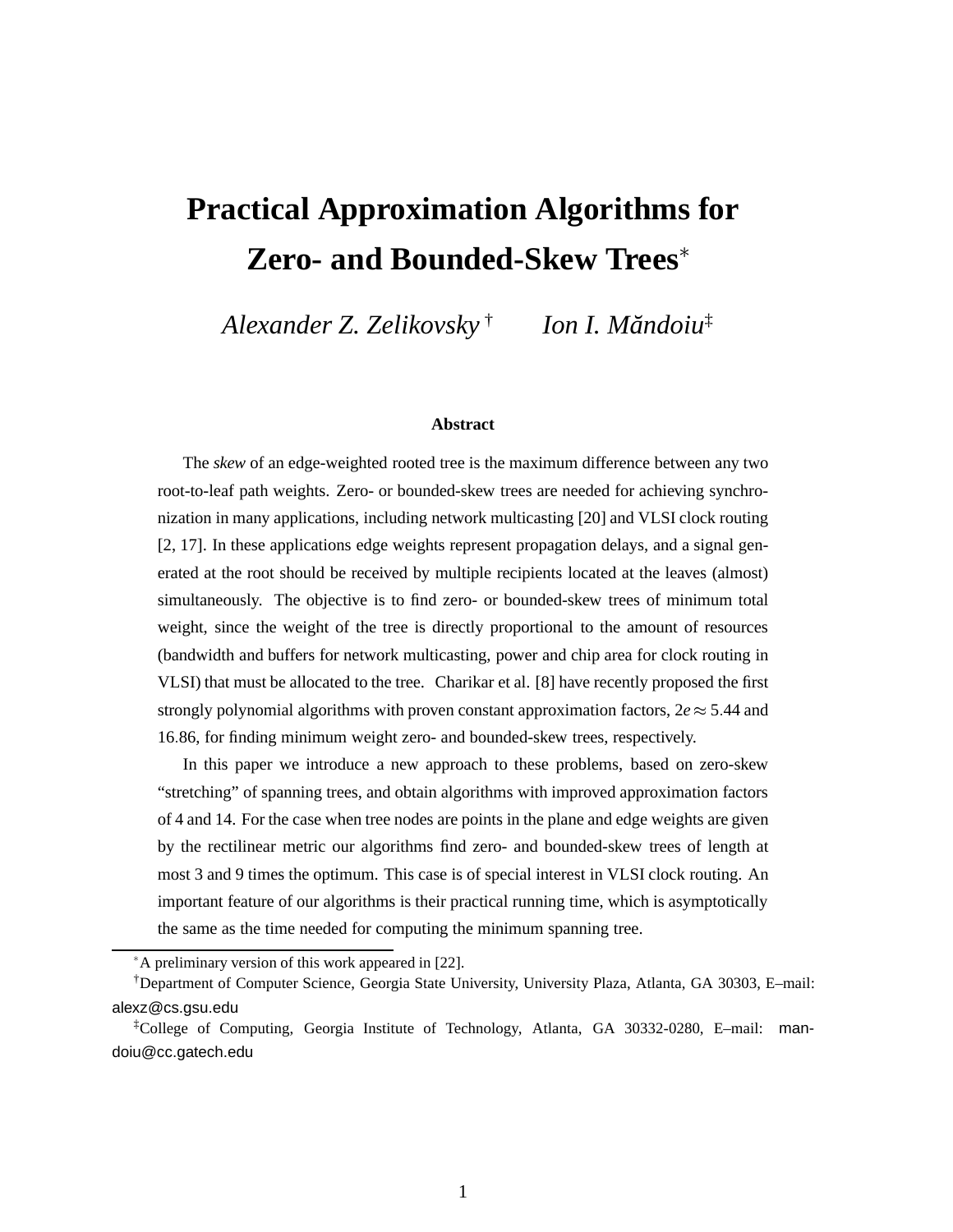### **1 Introduction**

The *skew* of an edge-weighted rooted tree is the maximum difference between any two rootto-leaf path weights. Zero- or bounded-skew trees are needed for achieving synchronization in many applications, including network multicasting [20] and VLSI clock routing [2, 17]. In these applications edge weights represent propagation delays, and a signal generated at the root should be received by multiple recipients, referred to as *sinks*, located at the leaves (almost) simultaneously. The goal is to find zero- or bounded-skew trees of minimum total weight, since the weight of the tree is directly proportional to the amount of resources (bandwidth and buffers for network multicasting, power and chip area for clock routing in VLSI) that must be allocated to the tree.

In order to meet the skew constraints in the above applications, one may increase edge weights of the underlying network or metric space. This corresponds to adding buffers to a network link, or wire wiggling, respectively. We will refer to this operation as *stretching*. Formally, let  $(M,d)$  be an arbitrary metric space. A *stretched tree*  $T = (V, E, \pi, cost)$  for a set of sinks  $S \subseteq M$  is a rooted tree with node set *V* and edge set *E*, together with a pair of mappings,  $\pi: V \to M$  and  $cost: E \to \mathbb{R}_+$ , such that

- (1) π is a 1–1 mapping between the leaves of *T* and *S*, and
- (2) for every edge  $(u, v) \in E$ ,  $cost(u, v) \geq d(\pi(u), \pi(v))$ .

Informally, every edge  $(u, v)$  of a stretched tree T embedded in  $(M, d)$  can be stretched by wiggling such that its length increases from  $d(\pi(u), \pi(v))$  to  $cost(u, v)$ .

A stretched tree *T* is a *zero-skew tree* (ZST) if all root-to-leaf paths in *T* have equal cost; *T* is a *b-bounded-skew tree* (*b*-BST, or just BST when the bound *b* is clear from the context) if the difference between the cost of any two root-to-leaf paths is at most *b*.

The two problems that we study in this paper are:

**Zero-Skew Tree Problem:** Given a set of sinks *S* in metric space (*M*; *d*), find a minimum cost zero-skew tree for *S*.

**Bounded-Skew Tree Problem:** Given a set of sinks *S* in metric space (*M*; *d*) and a bound *b* <sup>&</sup>gt; 0, find a minimum cost *b*-bounded-skew tree for *S*.

The ZST and BST problems are NP-hard [8]. The restriction of the BST problem to the rectilinear plane is also known to be NP-hard, but the complexity of the rectilinear ZST problem is not known—for a fixed tree topology the problem can be solved in linear time by using the *Deferred-Merge Embedding* (DME) algorithm independently introduced in [5, 6, 10].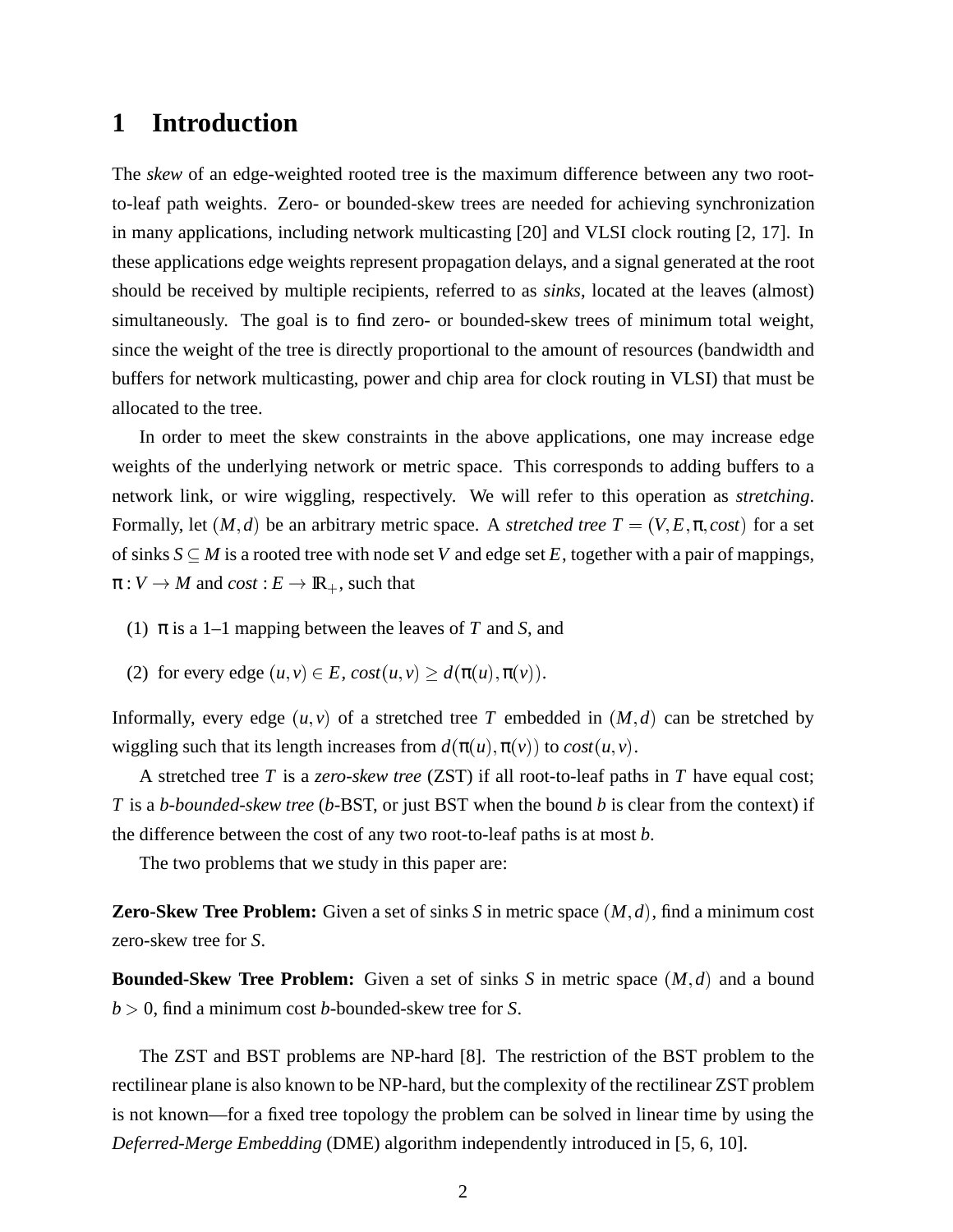Although the rectilinear zero- and bounded-skew tree problems have received much attention in the VLSI CAD literature [3, 5, 6, 7, 9, 10, 11, 15, 16, 19] (see Chapter 4 of [17] for a detailed review), the first algorithms with constant approximation factors have been proposed only recently, by Charikar et al. [8]. They give algorithms with approximation factors of  $2e \approx 5.44$  and 16.86 for the ZST and BST problems, respectively. The BST algorithm in [8] relies on an approximation algorithm for the Steiner tree problem in graphs. Using the currently best Steiner tree approximation of Robins and Zelikovsky [21] and Arora's PTAS for computing rectilinear Steiner trees [1], the BST bounds in [8] can be updated to 16.11 for arbitrary metric spaces, and to 12.53 for the rectilinear plane (see Table 1).

In this paper we introduce a new approach to these problems, based on zero-skew "stretching" of spanning trees. Our contributions include:

- constructive lower bounds on the cost of the optimum ZST and BST in arbitrary metric spaces;
- improved approximation for the ZST problem in arbitrary metric spaces, based on a reduction to the *zero-skew spanning tree problem*;
- $\bullet$  improved approximation for the ZST problem in metrically convex metric spaces,<sup>1</sup> based on skew elimination using Steiner points;
- improved approximation for the BST problem in arbitrary and metrically convex metric spaces, based on combining an approximate ZST with a minimum spanning tree for the sinks.

An important feature of our algorithms is their practical running time, which is asymptotically the same as the time needed for computing a minimum spanning tree. Thus, our algorithms can easily handle the clock nets with hundreds of thousands of sinks that occur in large cell-based or multi-chip module designs. For a summary of our results and a comparison to the results of Charikar et al.  $[8]^2$  we refer the reader to Table 1.

The rest of the paper is organized as follows. In next section we prove new lower bounds on the cost of the optimal ZST and BST. Then, in Section 3, we show how to convert (or "stretch") a rooted tree *T* spanning the set *S* of sinks into a zero-skew tree for *S*. We show that such "stretching" increases the cost by the sum of sink delays, where the *delay* in *T* of a sink *s* is the length of the path connecting *s* to its furthest descendant. We also show that, for metrically

<sup>&</sup>lt;sup>1</sup>A metric space  $(M, d)$  is called *metrically convex* if, for every  $u, v \in M$  and  $0 \le \lambda \le 1$ , there exists a point  $w \in M$  such that  $d(u, w) = \lambda d(u, v)$  and  $d(w, v) = (1 - \lambda) d(u, v)$ .

<sup>&</sup>lt;sup>2</sup>The running time in [8] is not explicitly estimated.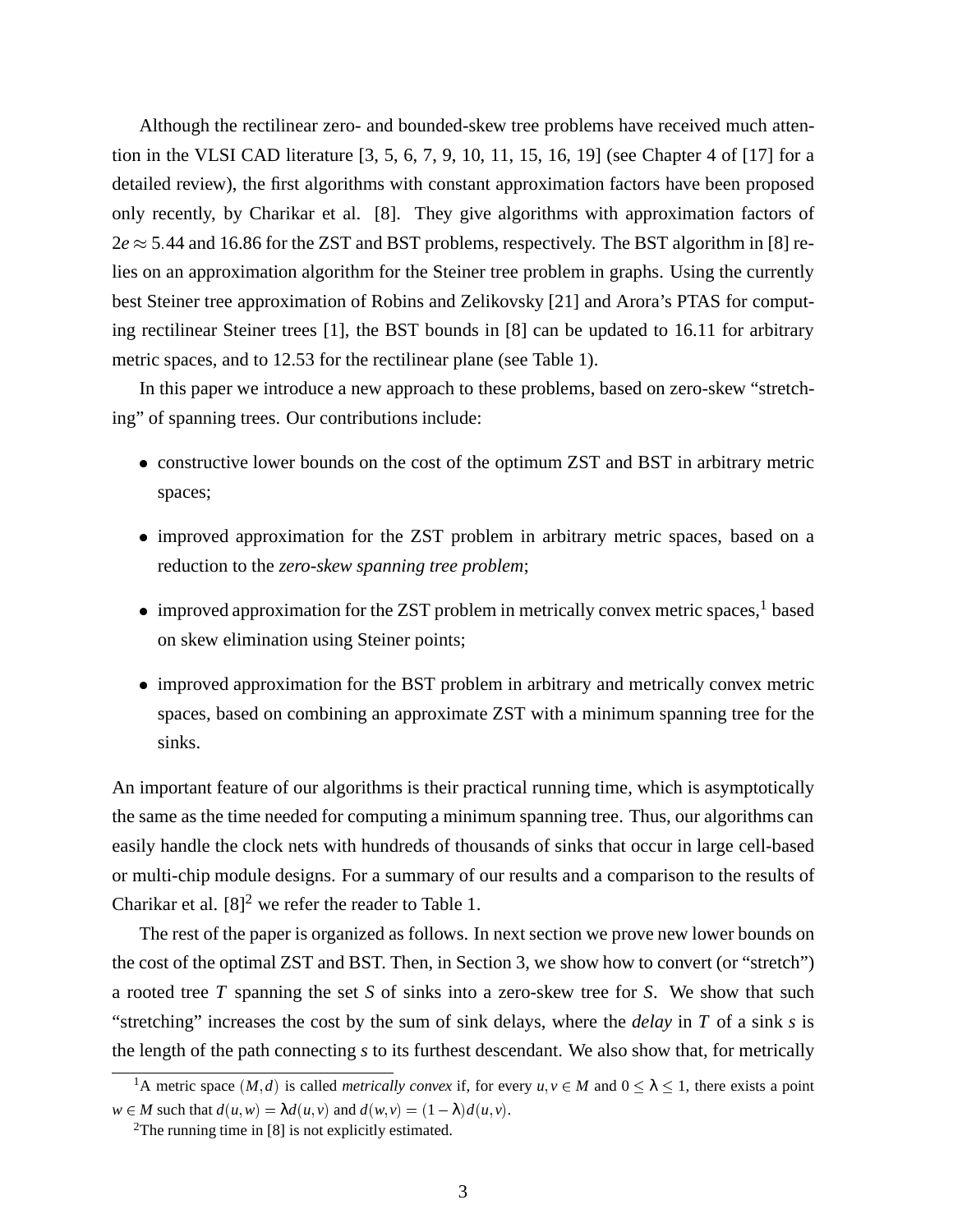| <b>Problem</b>                     | <b>Zero-Skew Tree</b> |                  |               | <b>Bounded-Skew Tree</b> |                  |               |
|------------------------------------|-----------------------|------------------|---------------|--------------------------|------------------|---------------|
| <b>Metric</b>                      | <b>General</b>        | <b>M. Convex</b> | Rectilinear   | <b>General</b>           | <b>M. Convex</b> | Rectilinear   |
| Approximation factor in [8]        | $2e \approx 5.44$     |                  |               | $16.11*$                 |                  | $12.53*$      |
| Approximation factor in this paper |                       |                  |               | 14                       |                  |               |
| Runtime in [8]                     | strongly polynomial   |                  |               | strongly polynomial      |                  |               |
| Runtime in this paper              | $O(n^2)$              |                  | $O(n \log n)$ | $O(n^2)$                 |                  | $O(n \log n)$ |

Table 1: Summary of results and comparison to results of Charikar et al. [8]. Values marked with asterisks update those reported in [8] by taking in account the currently best Steiner tree approximation of Robins and Zelikovsky [21] and Arora's PTAS for computing rectilinear Steiner trees [1].

convex metric spaces such as the Euclidean or rectilinear planes, it is possible to reduce the cost increase to half the sum of delays.

In Section 4 we give a Kruskal-like algorithm that builds a rooted spanning tree *T* whose total delay does not exceed its length, and whose length is at most twice the cost of an optimal ZST. These two facts yield an approximation factor of 4 for the ZST problem in arbitrary metric spaces and an approximation factor of 3 for metrically convex metric spaces. In Section 5 we discuss the implications of combining our ZST heuristics with the DME algorithm when solving rectilinear instances.

Finally, in Section 6, we describe how to construct approximate bounded-skew trees by combining an approximate zero-skew tree for a subset of the sinks with subtrees of a minimum spanning tree (MST) or approximate minimum Steiner tree for the sinks. In combination with the MST, this gives a 14-approximation algorithm for the bounded-skew tree problem in arbitrary metric spaces; the factor is reduced to 11 for arbitrary metrically convex metric spaces, and to 9 for the rectilinear plane.

### **2 Constructive lower bounds**

In this section, we establish new lower bounds for the ZST and BST problems in an arbitrary metric space. In contrast to the lower bounds of Charikar et al. [8] these bounds are constructive. A practical advantage of constructive lower bounds is that they can give tighter bounds on the quality of the computed solution on an instance by instance basis.

The minimum cost of a ZST (BST) for *S* will be denoted by  $ZST^*(S)$ , respectively  $BST^*(S)$ . In our analysis we will use the following constructive lower bound on  $ZST^*(S)$ :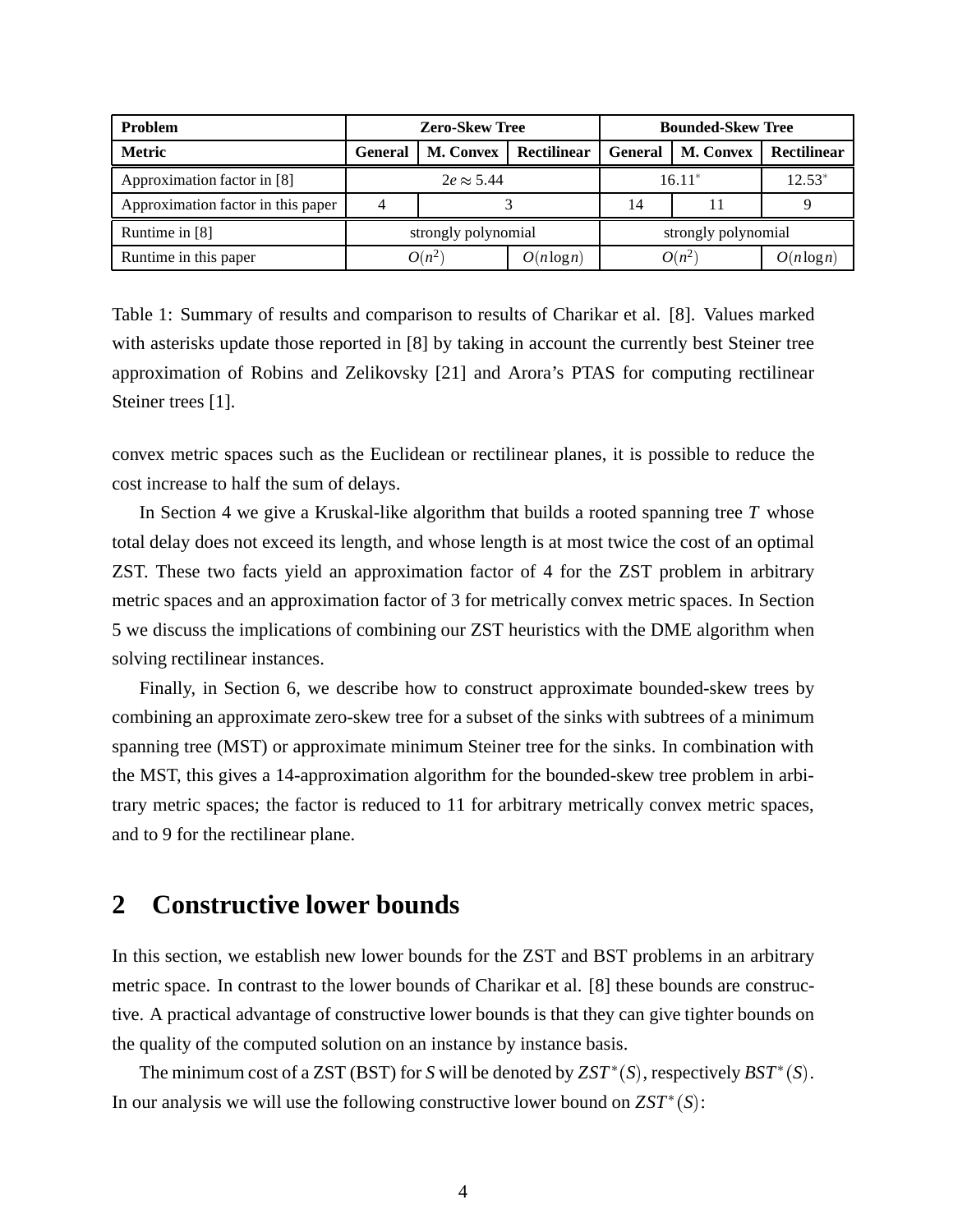**Lemma 1** Let *S* be a set of *n* sinks. Then, for any enumeration  $s_1, s_2, \ldots, s_n$  of the sinks in *S*,

$$
ZST^{*}(S) \geq MinDist\{s_1, s_2\} + \frac{1}{2}\sum_{i=2}^{n-1} MinDist\{s_1, \ldots, s_{i+1}\}\
$$

*where MinDist* ${A}$  =  $min_{u,v \in A, u \neq v} d(u,v)$ *.* 

**Proof:** For any  $r \geq 0$ , let  $N(r)$  denote the minimum number of closed balls of radius *r* of (*M*; *d*) needed to cover all sinks in *S*. Charikar et al. [8] established that

$$
ZST^*(S) \geq \int_0^R N(r) \,\mathrm{d} r
$$

where *R* is the smallest radius *r* for which  $N(r) = 1$ .

Let  $r_i = MinDist\{s_1, \ldots, s_{i+1}\}/2$  for every  $i = 1, \ldots, n-1$ , and  $r_n = 0$ . Clearly,  $R \ge r_1 \ge$  $r_2 \geq \cdots \geq r_{n-1} \geq r_n$ . Note that  $N(r) \geq i+1$  for every  $r < r_i$ , since no two points in the set  ${s_1, \ldots, s_{i+1}}$  can be covered by the same ball of radius *r*. Hence,

$$
\int_0^R N(r) dr \ge \sum_{i=1}^{n-1} \int_{r_{i+1}}^{r_i} (i+1) dr = \sum_{i=1}^{n-1} (i+1)(r_i - r_{i+1}) = 2r_1 + \sum_{i=2}^{n-1} r_i
$$

and the lemma follows.  $\Box$ 

It can be shown that natural greedy enumerations (e.g., start from a diametrical pair of points and add each time the point maximizing minimum distance to previously enumerated points) do not always deliver the maximum to the lower bound established in Lemma 1. The complexity of finding the best enumeration is an open question.

Below we bound the cost of the optimum BST by comparing it with the cost of the optimum ZST for a subset of the sinks.

**Lemma 2** Let S be a set of sinks. Then, for any  $W \subseteq S$  and skew bound  $b > 0$ ,

$$
BST^*(S) \geq ZST^*(W) - b \cdot (|W| - 1)
$$

**Proof:** Let *T* be a *b*-bounded-skew tree for *S*. We use *T* to construct a ZST for *W* of cost no larger than  $cost(T) + b \cdot (|W| - 1)$  as follows. First, notice that T contains a b-bounded-skew tree for W, say T', as subtree. Let  $P_u$  denote the unique path in T' connecting u to the root, and let  $u_0$  be a leaf of  $T'$  for which  $cost(P_{u_0})$  is maximum. We get a zero-skew tree for *W* by adding to  $T'$  a loop of  $cost\,(\mathit{P_{u_0}}) - cost(\mathit{P_u})$  for each leaf  $u \neq u_0$ . Since  $T'$  has skew at most *b*, each of the  $|W| - 1$  added loops has cost at most *b*. Thus, the resulting ZST has cost at most  $cost(T') + b \cdot (|W| - 1) \leq BST^*(S) + b \cdot (|W| - 1)$ .  $cost(T') + b \cdot (|W| - 1) \leq BST^*(S) + b \cdot (|W| - 1).$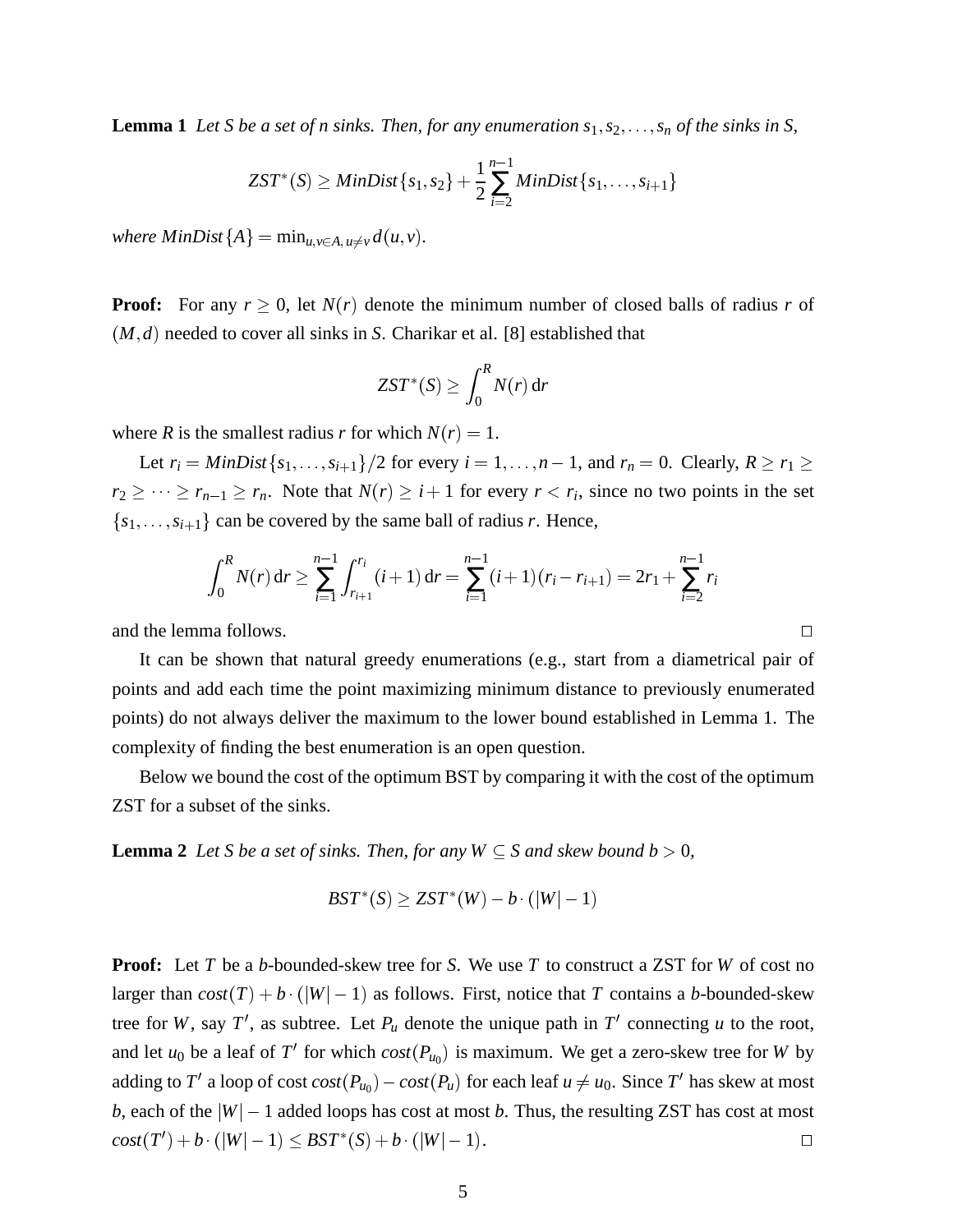### **3 Zero-skew stretching of spanning trees**

Let  $T = (S, E)$  be a rooted tree spanning a set *S* of sinks from metric space  $(M, d)$ . For any sink *u*, let  $T_u$  denote the subtree of *T* rooted at *u*. The *delay* in *T* of *u* is defined by

 $delay_T(u) = \max\{length(P_{uv}) \mid v \text{ leaf in } T_u\}$ 

where  $P_{uv}$  denotes the unique path in *T* connecting *u* and *v*, and *length*( $P_{uv}$ ) =  $\sum_{e \in P_{uv}} d(e)$ .

Let *length*(*T*) =  $\sum_{e \in E} d(e)$  and  $delay(T) = \sum_{u \in S} delay_T(u)$ . In this section we show that, for any metric space  $(M, d)$ , *T* can be stretched to a zero-skew tree of cost *length* $(T)$  +  $delay(T)$ . The stretched zero-skew tree uses no Steiner points, i.e., has all nodes embedded at the sinks. We also show that, by using Steiner points, the amount of stretching can be reduced to half the delay of *T* in case the underlying space is metrically convex.

#### **3.1 Zero-skew stretching in arbitrary metric spaces**

The stretching algorithm for arbitrary metric spaces (Algorithm 1) constructs a zero-skew tree *T*<sup>1</sup> from a given rooted tree *T* spanning *S*. <sup>3</sup> The construction proceeds in two phases. In the first phase (Steps 1–3) the following transformation is applied to each sink *u* (see Figure 1). First, the children  $v_1, \ldots, v_k$  of *u* are sorted in non-decreasing order of  $d(u, v_i) + delay_T(v_i)$ . Then *k* new nodes  $u_1, \ldots, u_k$  are embedded at *u* and connected to *u* by a path of total cost  $delay_T(u)$ . Finally, each  $v_i$  is disconnected from *u* and reattached to  $u_i$  by an edge of cost  $d(u, v_i)$ . The result of the first phase is a tree  $T_1$  in which every sink is either a leaf or has a single child.

In the second phase (Steps  $4-5$ ) we convert  $T_1$  into a zero-skew tree for *S* as follows. First, we change the root of  $T_1$  to  $r' = r_t$ , where where *r* is the root of *T* and  $t = \deg_T(r)$ . Notice that every sink *u* that is not yet a leaf in  $T_1$  is incident to its parent, say *v*, and to  $u_1$ . For every such sink *u* the edge  $(u, v)$  is replaced in  $T_1$  with  $(u_k, v)$ , where  $k = \deg_T(u)$ . After this transformation all sinks become leaves in *T*1.

**Lemma 3** *The stretched tree T*<sup>1</sup> *produced by Algorithm 1 is a zero-skew tree with total cost*  $length(T) + delay(T)$ .

**Proof:** We will prove that every path in  $T_1$  from  $u_k$ ,  $u \in S$ ,  $k = \deg_T(u)$ , to a descendant sink has cost equal to  $delay_T(u)$ ; this immediately implies that  $T_1$  is a zero-skew tree. Let  $v_1, \ldots, v_k$ be the sorted children of *u* in *T*, and let  $u_1, \ldots, u_k$  be the copies of *u* added to  $T_1$  in Step 3.

<sup>&</sup>lt;sup>3</sup>For clarity, in Algorithm 1 we omit curly braces for single element sets and use "-" and "+" instead of " $\$ " and " $\cup$ ", respectively.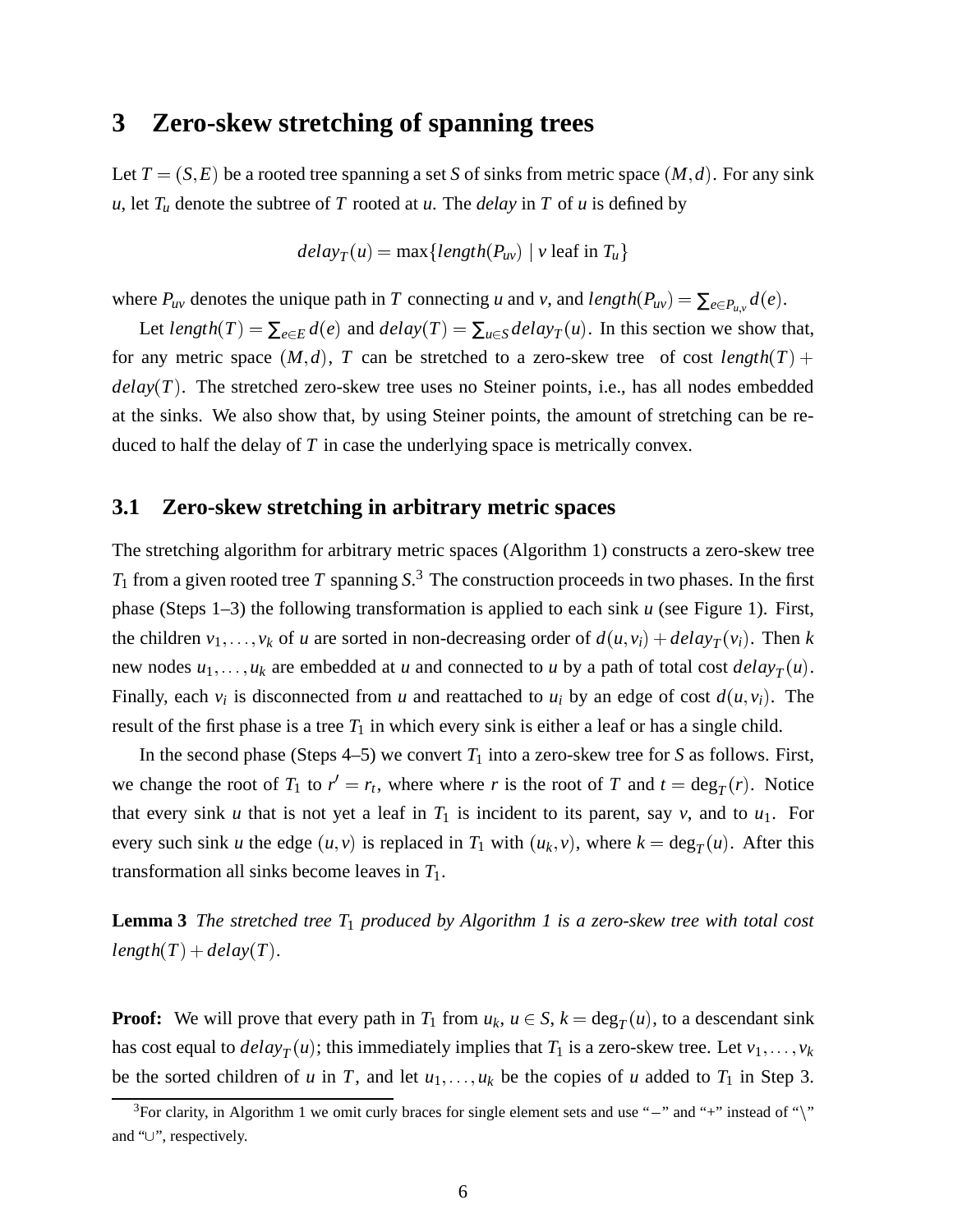

Figure 1: The two-phases of the stretching algorithm for arbitrary metric spaces. In the first phase, for each sink  $u, k = \deg_T(u)$  new nodes  $u_1, \ldots, u_k$  are embedded at  $u$  and connected to  $u$ by a path of total cost  $delay_T(u)$ . The children  $v_i$ ,  $i = 1, \ldots, k$ , are reattached to the new nodes in non-decreasing order of  $d(u, v_i) + delay_T(v_i)$ . In the second phase the parent of each sink *u* is reattached to  $u_k$ .

Consider a path *P* from  $u_k$  to a descendant sink *s* going through edge  $(u_i, w)$ , where *w* is the  $\deg_T(v_i)$ -th copy of  $v_i$ . Inductively we can assume that the cost of the path from *w* to *s* is equal to *delay<sub>T</sub>*( $v_i$ ). Hence, it suffices to show that the cost of the path from  $u_k$  to *w* is equal to  $delay_T(u) - delay_T(v_i)$ . Indeed, the cost of this path is

$$
cost(w, u_i) + cost(u_i, u_{i+1}) + \cdots + cost(u_{k-1}, u_k)
$$
  
=  $d(v_i, u) + \sum_{j=i}^{k-1} \{ [d(u, v_{j+1}) + delay_T(v_{j+1})] - [d(u, v_j) + delay_T(v_j)] \}$   
=  $[d(u, v_k) + delay_T(v_k)] - delay_T(v_i)$   
=  $delay_T(u) - delay_T(v_i)$ 

A similar computation shows that the cost of the path from  $u_k$  to *u* is  $d(u, v_k) + delay_T(v_k) =$  $delay_T(u)$ .

The cost of  $T_1$  is equal to *length*( $T$ ) after Step 2 of the algorithm. In Step 3 it increases for each sink  $u \in S$  by the cost of the path  $(u, u_1, u_2, \ldots, u_k)$ , i.e., by  $delay_T(u)$ . Hence, the total cost of  $T_1$  is

$$
length(T) + \sum_{u \in S} delay_T(u) = length(T) + delay(T)
$$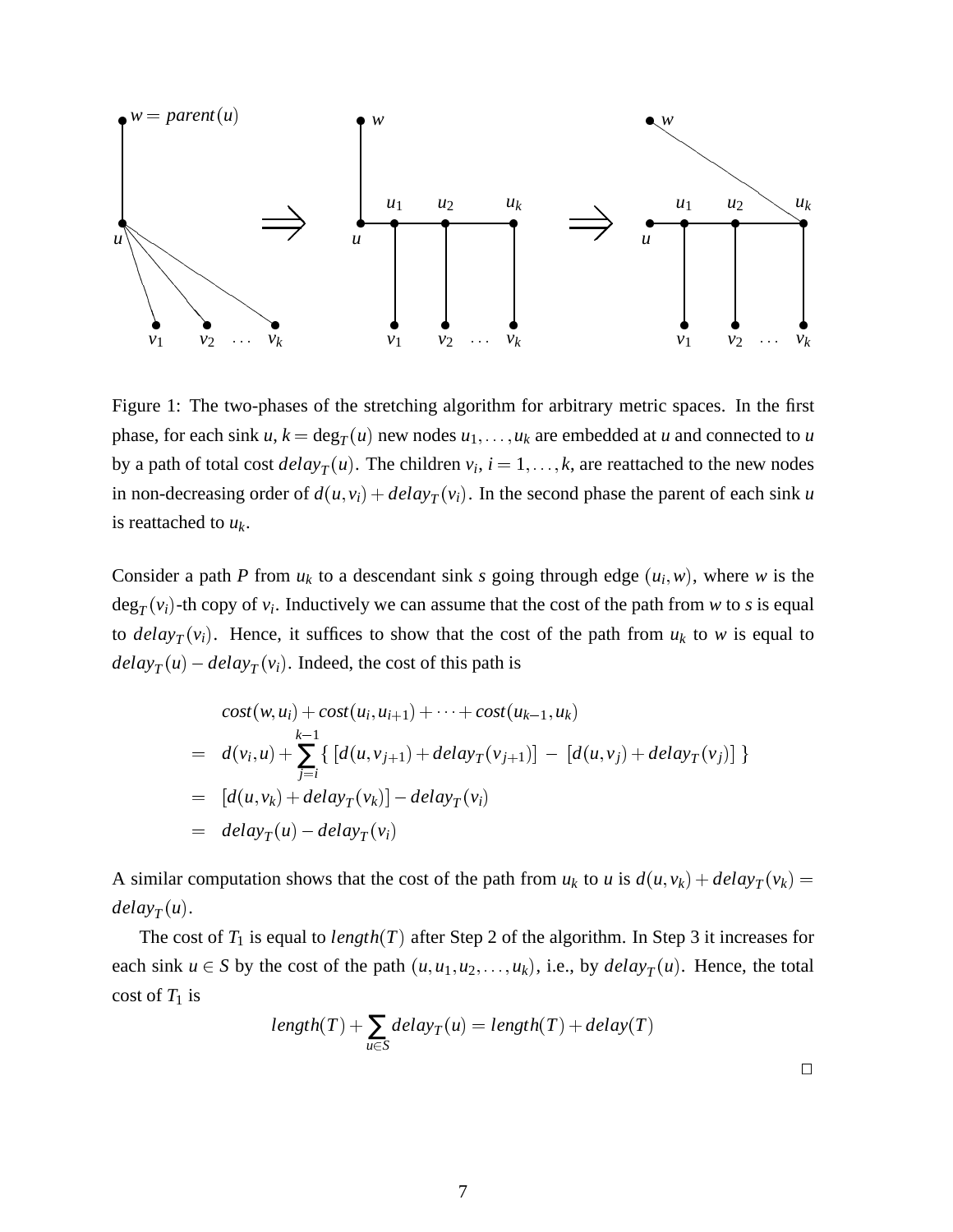**Output:** Zero-skew tree  $T_1 = (V_1, E_1, \pi, cost)$  for *S* **1.**  $V_1 \leftarrow S$ ;  $\pi(v) \leftarrow v$  for each  $v \in V_1$ **2.**  $E_1 \leftarrow E$ ;  $cost(u, v) \leftarrow d(u, v)$  for each  $(u, v) \in E_1$ **3.** For each sink  $u \in S$ , do:  $k \leftarrow \deg_T(u)$ Sort *u*'s children in *T*, say  $v_1, v_2, \ldots, v_k$ , such that  $d(u, v_1) + delay_T(v_1) \leq d(u, v_2) + delay_T(v_2) \leq \cdots \leq d(u, v_k) + delay_T(v_k)$ // Add *k* new nodes embedded at *u*  $V_1 \leftarrow V_1 + \{u_1,\ldots,u_k\}; \quad \pi(u_1) \leftarrow \cdots \leftarrow \pi(u_k) \leftarrow u$ // Connect the *k* new nodes and *u* with a path  $E_1 \leftarrow E_1 + (u, u_1); \quad cost(u, u_1) \leftarrow d(u, v_1) + delay_T(v_1)$ For  $i = 1, ..., k - 1$  do  $E_1 \leftarrow E_1 + (u_i, u_{i+1})$  $cost(u_i, u_{i+1}) \leftarrow [ d(u, v_{i+1}) + delay_T(v_{i+1}) ] - [ d(u, v_i) + delay_T(v_i) ]$ // Reattach children  $v_i$  to the corresponding copies of  $u$ For  $i = 1, \ldots, k$  do  $E_1 \leftarrow E_1 - (u, v_i) + (u_i, v_i); \quad cost(u_i, v_i) \leftarrow cost(u, v_i)$ **4.** Change the root of  $T_1 = (V_1, E_1)$  from *r* to  $r_t$ , where  $t = \deg_T(r)$ **5.** For each sink  $u \in S - r$ ,  $\deg_T(u) > 0$ , do:

**Input:** Spanning tree  $T = (S, E)$ , rooted at r, in a metric space  $(M, d)$ 

 $v \leftarrow parent_{T_1}(u); \quad k \leftarrow deg_T(u)$  $E_1 \leftarrow E_1 - (u, v) + (u_k, v); \ \ cost(u_k, v) \leftarrow cost(u, v)$ 

**5.** Output  $T_1 = (V_1, E_1, \pi, cost)$ 

Algorithm 1: The zero-skew stretching algorithm for arbitrary metric spaces.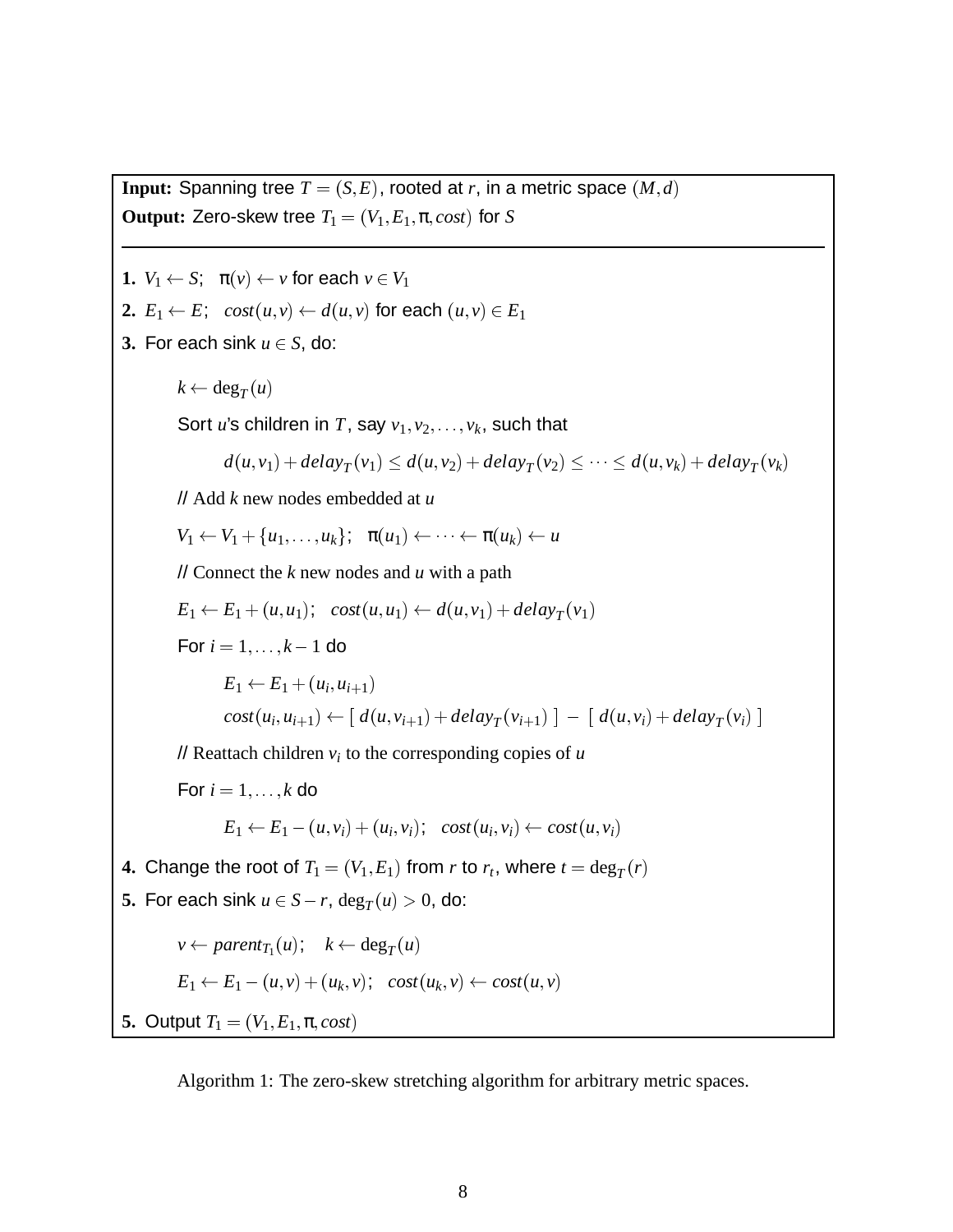

Figure 2: Loop folding in metrically convex metric spaces.

#### **3.2 Zero-skew stretching in metrically convex metric spaces**

Before stating the algorithm, we need to introduce some more notation. A path  $P =$  $(p_1, p_2, \ldots, p_k)$  in  $T_1$  is called *critical* if it ends at a leaf node  $p_k$  and contains no loops. By construction, it follows that the tree  $T_1$  produced by Algorithm 1 has at least one critical path starting from each node. Let  $P = (p_1, p_2, \ldots, p_k)$  be a critical path in  $T_1$ , and let *length*( $P$ ) = *length*( $\pi(p_1), \pi(p_2), \ldots, \pi(p_k)$ ). For every  $0 \le \delta \le length(P)$ , there exist *i* such that  $length(\pi(p_1), \pi(p_2), \ldots, \pi(p_i)) \leq \delta < length(\pi(p_1), \pi(p_2), \ldots, \pi(p_{i+1}))$ . We denote the edge  $(p_i, p_{i+1})$  by  $e(P, \delta)$ . Since  $(M, d)$  is metrically convex, there is a point  $v(P, \delta) \in M$  such that such that the *length*( $\pi(p_1), \ldots, \pi(p_i), \nu(P, \delta)$ ) =  $\delta$  and *length*( $\nu(P, \delta), \pi(p_{i+1}), \ldots, \pi(p_k)$ ) =  $length(P) - \delta$ .

The improved stretching algorithm for metrically convex metric spaces (Algorithm 2) first computes a ZST *T*<sup>1</sup> using Algorithm 1. Then it "folds" half of each loop along a critical path of  $T_1$  (see Figure 2). Folding can be applied to each loop  $(u_i, u_{i+1})$ , since  $cost(u_i, u_{i+1})$  is at most the length of the critical path *P* from  $u_{i+1}$ . Indeed, by Lemma 3, every path from  $u_{i+1}$  to a descendant leaf has the same cost. Hence,  $cost(u_i, u_{i+1}) \leq cost(P)$ . Finally, since *P* does not contain loops, each edge of *P* has cost equal to the distance between the embedding of its ends, and thus  $cost(P) = length(P)$ .

**Lemma 4** *The stretched tree T*<sup>2</sup> *produced by Algorithm 2 has zero-skew and total cost equal to*  $length(T) + delay(T)/2.$ 

**Proof:** The total cost of the loops in the stretched tree  $T_1$  is equal to  $delay(T)$ . Step 3 of the algorithm replaces each loop by an edge with half its cost. Therefore,  $cost(T_2) = length(T) +$  $delay(T)/2$ . The tree  $T_2$  has zero-skew since  $T_1$  has zero-skew and loop folding preserves the  $\Box$  cost of all root-to-leaf paths.  $\Box$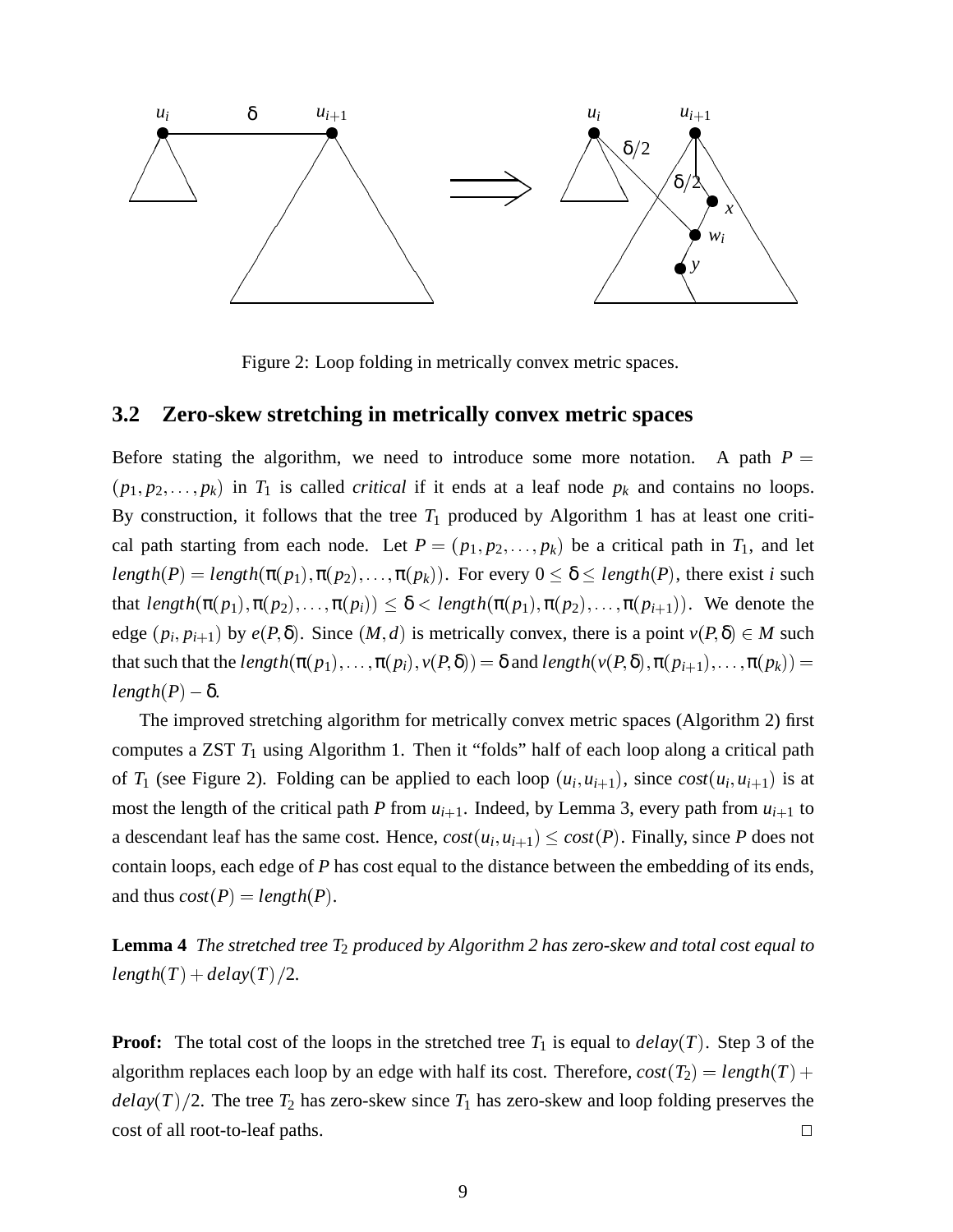**Input:** Rooted spanning tree  $T = (S, E)$  in a metric space  $(M, d)$ **Output:** Zero-skew tree  $T_2 = (V_2, E_2, \pi, cost)$  for *S* 

- **1.** Find  $T_1 = (V_1, E_1, \pi, cost)$  using Algorithm 1
- **2.**  $(V_2, E_2, \pi, cost) \leftarrow (V_1, E_1, \pi, cost)$
- **3.** For each sink  $u \in S$  and  $i = 0, 1, \ldots$ , deg<sub>*T*</sub> $(u)$ , do:

// Add attachment node  $w_i$  on the critical path from  $u_{i+1}$ Find edge  $(x, y) = e(P, \delta/2)$  on the critical path *P* from  $u_{i+1}$ , where  $\delta = cost(u_i, u_{i+1})$  $V_2 \leftarrow V_2 + w_i; \quad \pi(w_i) \leftarrow v(P, \delta/2)$  $E_2 \leftarrow E_2 - (x, y) + (x, w_i) + (w_i, y)$  $cost(x, w_i) \leftarrow d(\pi(x), \pi(w_i)); \ \ cost(w_i, y) \leftarrow d(\pi(w_i), \pi(y))$ // Replace the loop  $(u_i, u_{i+1})$ , where  $u_0 \equiv u$ , with the edge  $(u_i, w_i)$  $E_2 \leftarrow E_2 - (u_i, u_{i+1}) + (u_i, w_i); \ \ \ \textit{cost}(u_i, w_i) \leftarrow \delta/2$ **4.** Output  $T_2 = (V_2, E_2, \pi, cost)$ 

Algorithm 2: The zero-skew stretching algorithm for metrically convex metric spaces.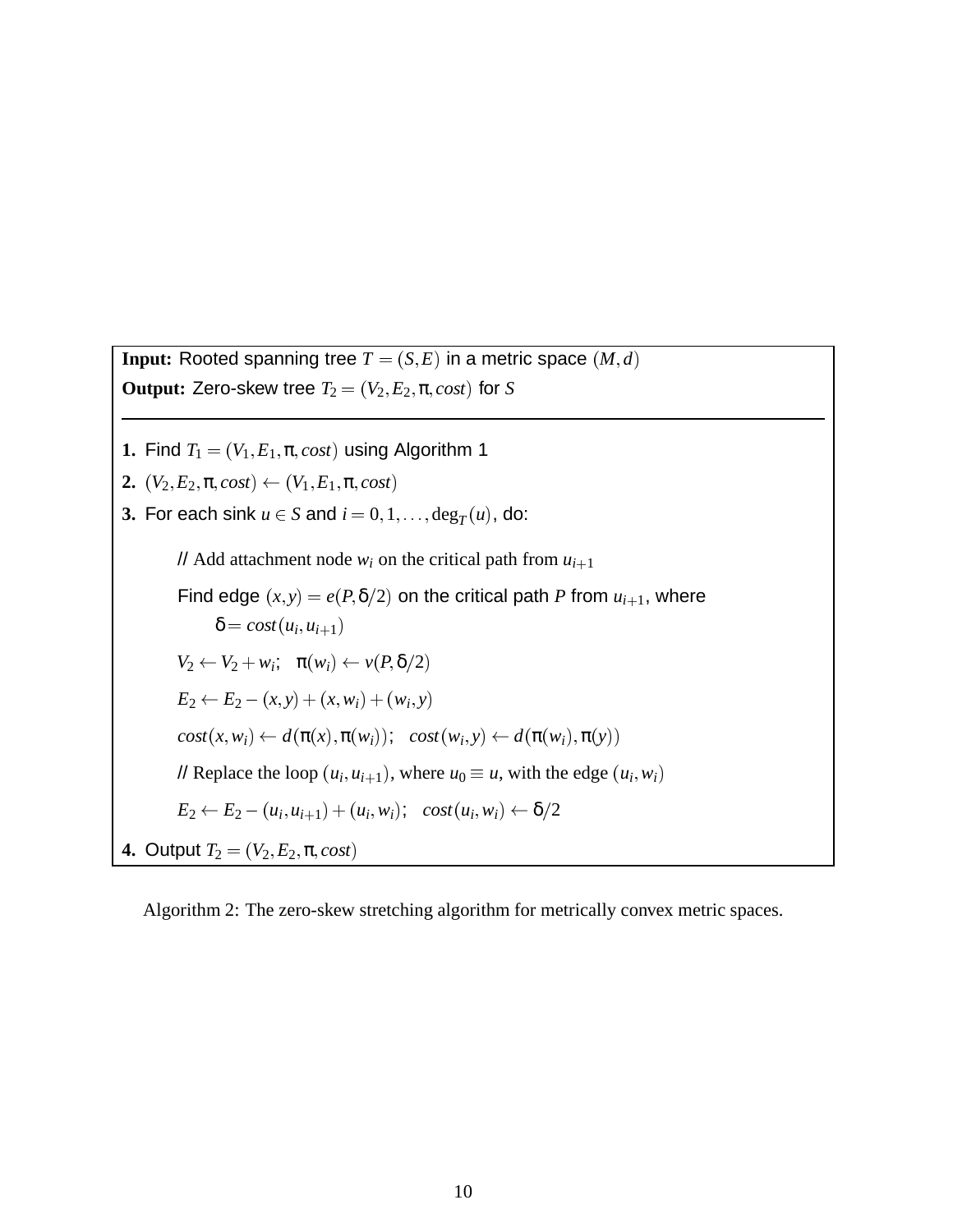### **4 ZST approximation via spanning trees**

In the previous section we have shown that any rooted spanning tree can be stretched into a zero-skew tree whose cost is equal to the length of the spanning tree plus its delay (half the delay, for metrically convex metric spaces). This motivates the following:

**Zero-Skew Spanning Tree Problem:** Given a set of points *S* in a (metrically convex) metric space  $(M, d)$ , find a rooted spanning tree *T* on *S* such that  $cost(T) = length(T) + delay(T)$ (respectively,  $length(T) + delay(T)/2$ ) is minimized.

Note that the minimum spanning tree (MST) on *S* has the shortest possible length but may have very large delay—if the MST is a simple path, then its delay may be as much as  $O(n)$ times larger than its length. On the other hand, a star having the least delay may be  $O(n)$  times longer than the MST.

In this section we give an algorithm for finding a rooted spanning tree which has both delay and length at most two times the minimum ZST cost. Therefore, our algorithm gives factor 4 and 3 approximations for the ZST problem in general and metrically convex metric spaces, respectively. Simultaneously, our algorithm gives factor 4 and 3 approximations for the zeroskew spanning tree problem in the respective metric spaces, since  $cost(T)$  cannot be smaller than the cost of the minimum ZST.

The algorithm (Algorithm 3) can be thought of as a rooted version of the well-known Kruskal MST algorithm. At all times, the algorithm maintains a collection of rooted trees spanning the sinks; initially each sink is a tree by itself. In each step, the algorithm chooses two trees that have the smallest distance between their roots and merges them by linking the root of one tree as child of the other. In order to keep the delay of the resulting tree small, the child root is always chosen to be the root with smaller delay.

**Lemma 5**  $delay(T) \leq length(T)$ 

**Proof:** Note that, at the end of the Rooted-Kruskal algorithm,  $h(u)$  represents exactly the delay of node *u* in *T*. Every iteration of the algorithm adds the edge  $(r, r')$  to  $E(T)$ , thus increasing *length*(*T*) by  $d(r, r')$ . On the other hand, since  $h(r) \geq h(r')$  when  $h(r)$  is updated, the iteration contributes at most  $d(r, r') + h(r') - h(r) \leq d(r, r')$  to  $\sum_{u \in S} h(u)$ , i.e., to the total delay of *T*.  $\Box$ 

Let *n* be the number of sinks in *S*.

**Lemma 6** *length*(*T*) < 2(1 - 1/*n*)*ZST*<sup>\*</sup>(*S*)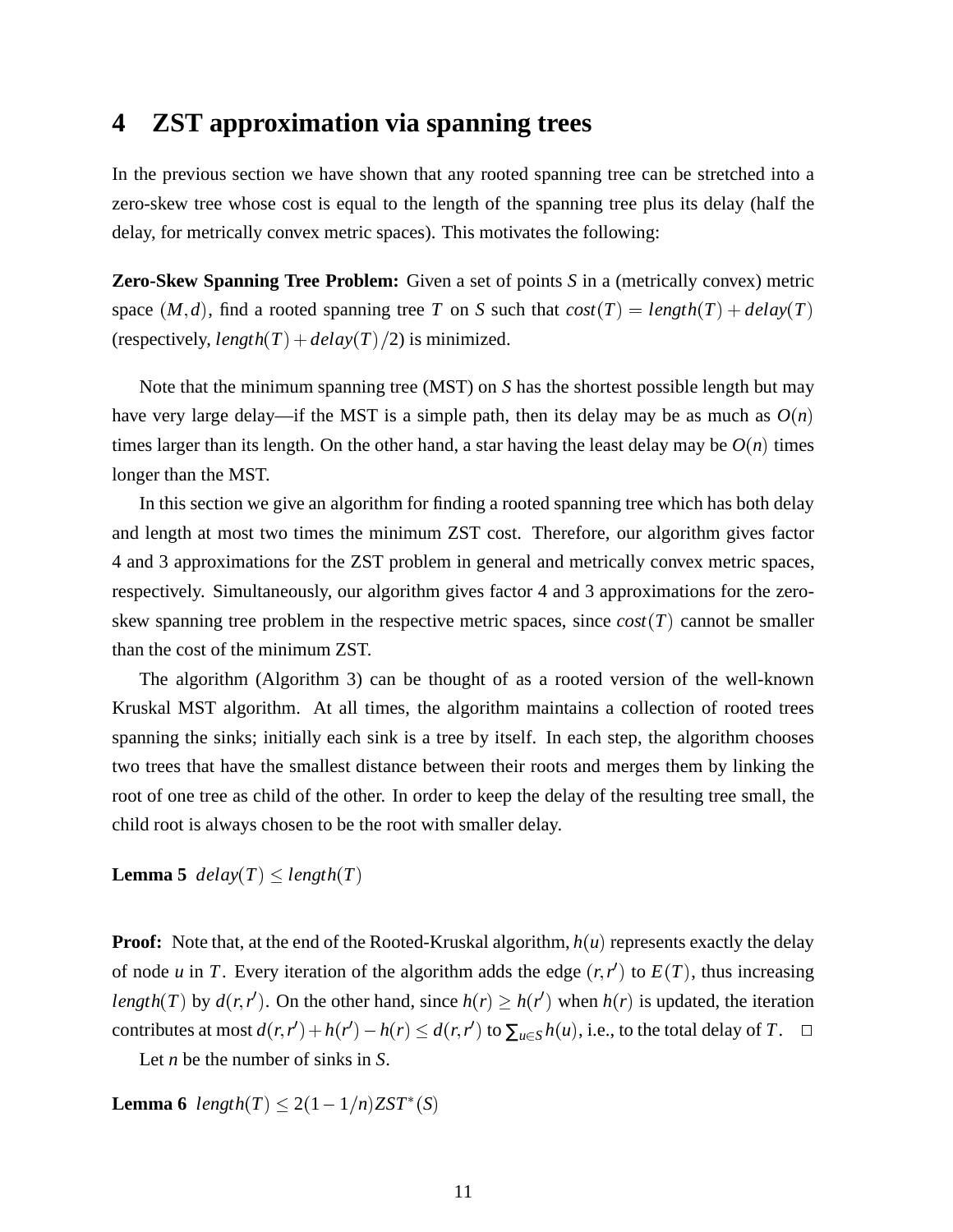**Input:** Finite set  $S \subseteq M$ **Output:** Rooted spanning tree *T* on *S* **1.** Initialization:  $\textit{ROOTS} \leftarrow S; E \leftarrow \emptyset$ For each  $v \in S$ ,  $h(v) \leftarrow 0$ **2.** While j*ROOT S*j <sup>&</sup>gt; 1 do: Find the closest two sinks  $r, r' \in ROOTS$  with respect to metric  $d$ If  $h(r) < h(r')$  then swap *r* and *r'*  $E \leftarrow E + (r,r')$  $h(r) \leftarrow \max\{h(r), d(r, r') + h(r')\}$  $\textit{ROOTS} \leftarrow \textit{ROOTS} - r'$ **3.** Output the tree *T* = (*S*; *E* ), rooted at the only remaining sink in *ROOT S*

Algorithm 3: The Rooted-Kruskal algorithm.

**Proof:** Let  $s_1$  be the root of *T*, and let  $s_2, \ldots, s_n$  be the remaining  $n-1$  nodes of *T*, indexed in reverse order of their deletion from *ROOT S*. Since in each iteration the algorithm adds to *T* the edge joining a closest pair of points in *ROOT S*,

$$
length(T) = \sum_{i=1}^{n-1} MinDist\{s_1,\ldots,s_{i+1}\}\
$$

Thus, by Lemma 1,

$$
length(T) \leq 2 ZST^*(S) - MinDist\{s_1, s_2\} = 2 ZST^*(S) - d(s_1, s_2)
$$

Since  $(s_1, s_2)$  is the longest edge in *T*,  $d(s_1, s_2) \geq length(T)/(n - 1)$ , and the lemma follows.

 $\Box$ 

Lemmas 3, 5, and 6 give:

**Theorem 1** *For any metric space and any set of n sinks, running Algorithm 1 on the tree T produced by the Rooted-Kruskal algorithm gives a zero-skew tree whose cost is at most*  $4(1-1/n)$  *times larger than*  $ZST^*(S)$ *.*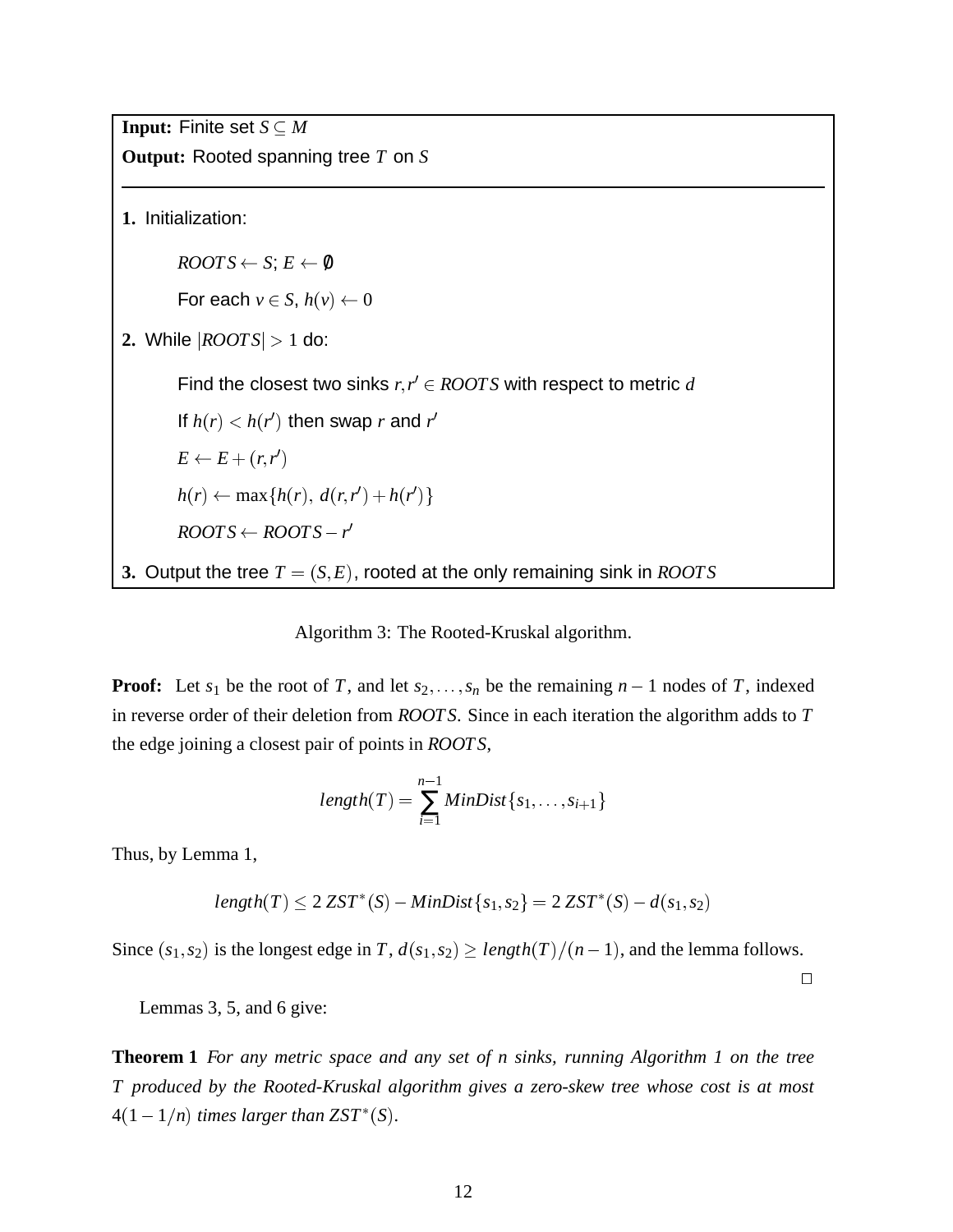**Proof:** By Lemma 3, the cost of the embedding is equal to  $length(T) + delay(T)$ . But  $delay(T) \le length(T)$  by Lemma 5, and the approximation factor follows from Lemma 6.  $\Box$ 

Similarly, Lemmas 4, 5, and 6 give:

**Theorem 2** *For any metrically convex metric space and any set of n sinks, running Algorithm 2 on the tree T produced by the Rooted-Kruskal algorithm gives a zero-skew tree whose cost is at most*  $3(1 - 1/n)$  *times larger than*  $ZST^*(S)$ *.* 

**Proof:** By Lemma 4, the cost of the embedding is now equal to  $length(T) + (1/2) \cdot delay(T)$ , and the theorem follows again from Lemmas 5 and 6.  $\Box$ 

The following example shows that the algorithm in Theorem 1 can produce zero-skew trees which are  $4(1-1/n)$  times larger than optimal. A similar example shows that the algorithm in Theorem 2 has a tight approximation factor of  $3(1-1/n)$ .

**Example 1** Consider a discrete metric space on  $2^k + 1$  points,  $n = 2^k$  of which are sinks. We label the sinks with 0-1 sequences of length *k*, i.e.,  $S = {\alpha = b_{k-1}b_{k-2} \dots b_0 | b_i \in \{0,1\}}$ . All sink-to-sink distances are equal to 1 and the distance from the single Steiner point to each of the sinks is  $1/2$ . In this space, the optimal ZST is a star rooted at the Steiner point, and has cost equal to  $n/2$ . The Rooted-Kruskal algorithm may construct the spanning tree *T* with root (11...1) and edges  $(\alpha, \alpha')$ , such that  $\alpha'$  is identical to  $\alpha$  except that the rightmost 0 in  $\alpha'$  is replaced with 1 in  $\alpha$ . Indeed, at each iteration of Step 2, the algorithm may choose to merge trees rooted at  $\alpha$  and  $\alpha'$  as above. It may choose  $\alpha$  to be the root of the merged tree since  $h(\alpha) = h(\alpha')$ .

Clearly, *length*( $T$ ) =  $n - 1$ . On the other hand, since we always merge two roots with the same *h*-value, each merge contributes exactly 1 to the total delay of *T*. Thus,  $delay(T) = n - 1$ . By Lemma 3, the cost of the ZST produced by the algorithm is

$$
length(T) + delay(T) = 2(n-1) = 4(1 - 1/n) \cdot \frac{n}{2}
$$

 $\Box$ 

**Running time.** The running time of the stretching algorithms given in Section 3 is dominated by the time needed to sort the children of each node; this can be done in  $O(n \log n)$  overall. For arbitrary metrics the Rooted-Kruskal algorithm can be implemented in  $O(n^2)$  time using Eppstein's dynamic closest-pair data structure [12]. In the rectilinear plane (in fact, in any fixed dimensional  $L_p$  space), the running time can be reduced to  $O(n \log n)$  time by using the dynamic closest-pair data structure of Bespamyatnikh [4]. These implementations of the Rooted-Kruskal algorithm are asymptotically optimal, since the running times match known lower bounds for computing the first closest pair.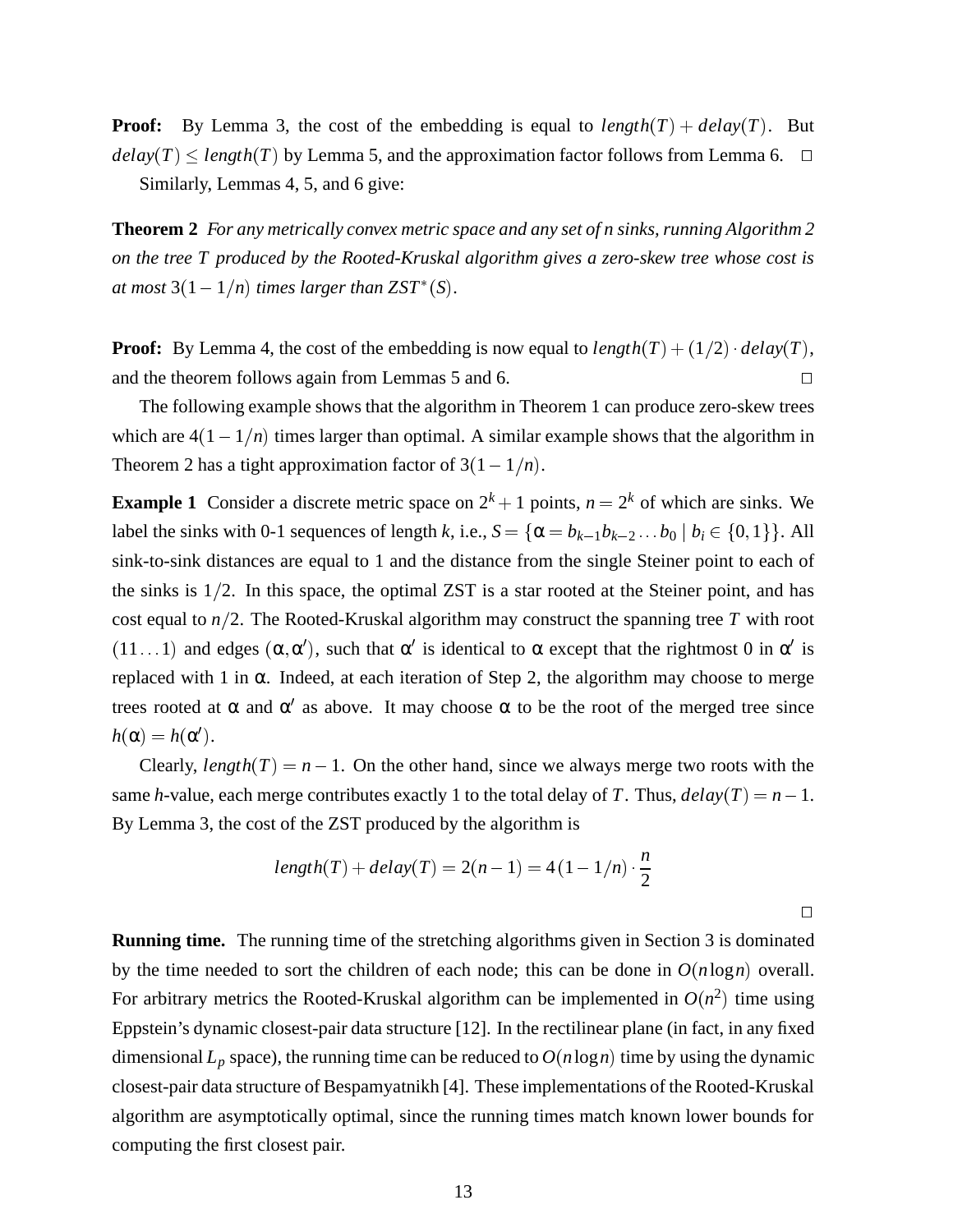

Figure 3: When Algorithm 2 is applied to the Rooted-Kruskal spanning tree, the topology of the stretched tree remains the same since each attachment node  $w_i$  belongs to the edge  $(u_{i+1}, v_{i+1})$ .

Thus, the total time for running the Rooted-Kruskal algorithm followed by one of the stretching algorithms given in Section 3 is  $O(n^2)$  in arbitrary metric spaces, respectively  $O(n \log n)$  in the rectilinear plane. Notice that this matches asymptotically the time needed for computing a minimum spanning tree for the sinks.

## **5 Practical considerations for approximating the rectilinear ZST**

In the previous two sections it has been shown that the minimum cost ZST can be approximated in metrically convex metric spaces within a factor of 3. In order to obtain better ZSTs in the rectilinear plane, we may combine the stretched spanning tree with the DME algorithm [5, 6, 10]. The DME algorithm gives the optimal rectilinear ZST for any given *topology*, which is an unweighted binary tree with the leaves labeled by the sinks. Therefore, we may only shorten the rectilinear ZST if we feed the topology of the stretched spanning tree into the DME algorithm.

In Section 3 we suggested two different ways of stretching a spanning tree. One may expect that the topology produced by Algorithm 2 (the loop folding algorithm) is superior to the topology produced by Algorithm 1. Surprisingly, when stretching the spanning tree produced by the Rooted-Kruskal algorithm, both algorithms lead to the same topology. As proven below, every attachment node  $w_i$  inserted by Algorithm 2 belongs to the edge  $(u_{i+1}, v_{i+1})$ . Hence, loop folding does not change the topology of the stretched tree (see Figure 3).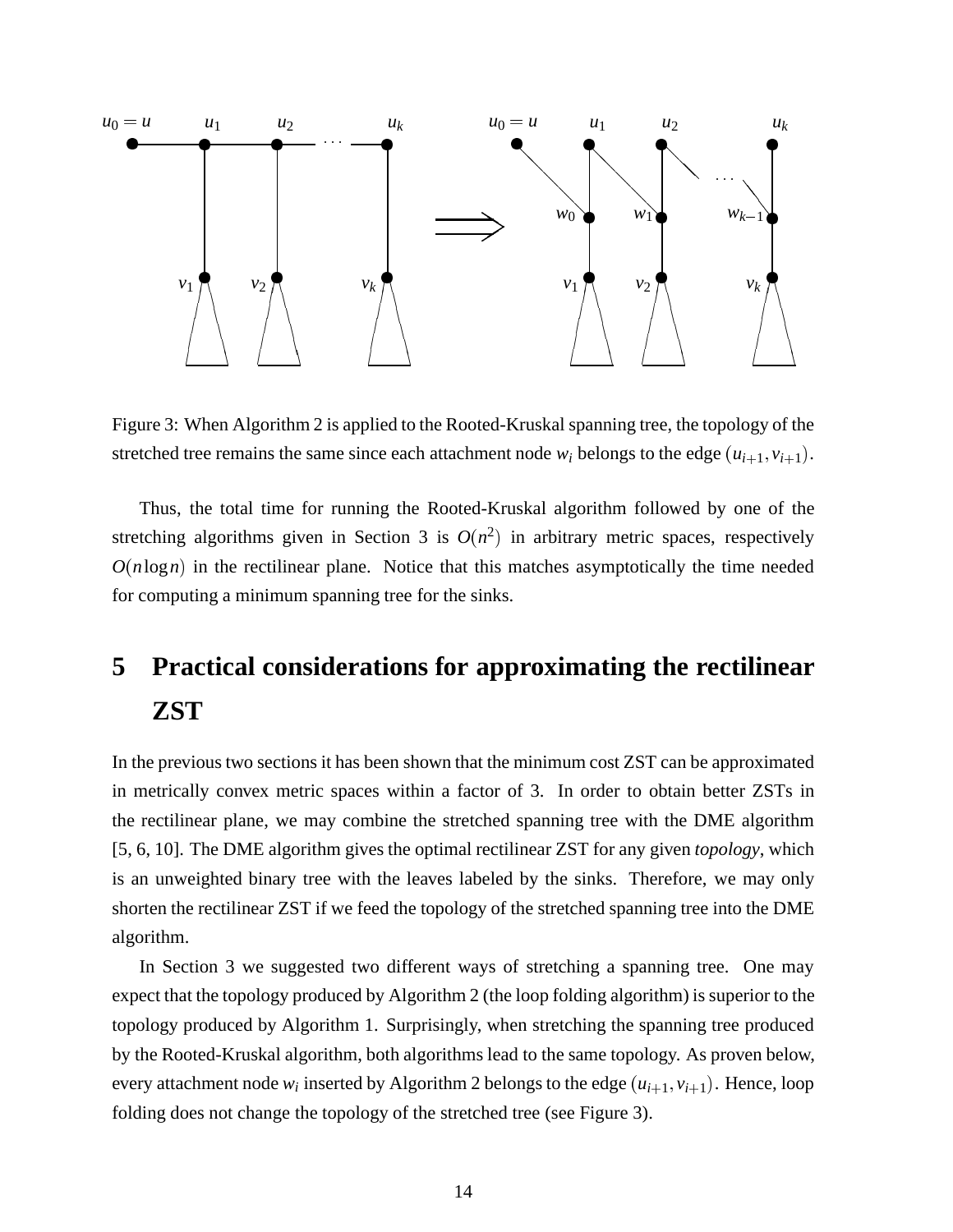**Theorem 3** *Let T be the rooted spanning tree constructed by the Rooted-Kruskal algorithm. In any metrically convex metric space, the topologies produced by running Algorithms 1 and 2 on T are identical.*

**Proof:** Let the children  $\{v_1, \ldots, v_k\}$  of a node *u* be sorted as in Algorithm 1, i.e., in nondecreasing order of  $d(u, v_i) + delay_T(v_i)$ . For brevity, denote  $d_i = d(u, v_i)$  and  $D_i = delay_T(v_i)$ . We will show that  $\delta = cost(u_i, u_{i+1})$  is no greater than  $d_{i+1}$ . This will ensure that the attachment node  $w_i$  lies on the edge  $(u_{i+1}, v_{i+1})$  and, therefore, the tree topologies produced by the two stretching algorithms are the same (see Figure 3). Since  $\delta = (d_{i+1} + D_{i+1}) - (d_i + D_i)$ , it suffices to prove that

$$
D_{i+1} \le d_i + D_i \tag{1}
$$

We say that index *k* precedes index *l* if the node  $v_k$  has been attached to *u* before  $v_l$  in the Rooted-Kruskal algorithm. Let  $p_1$  be the maximum index preceding  $i+1$ ,  $p_2$  be the maximum index preceding  $p_1$ , and so on, until we arrive at an index  $p_m$  with  $D_{p_m} = 0.4$  Then  $d_{p_1} + D_{p_1}$ represents the length of the critical path from  $u$  at the time when  $v_{i+1}$  is linked to  $u$  by the Rooted-Kruskal algorithm, and  $d_{p_{i+1}} + D_{p_{i+1}}$  is the length of the critical path from *u* at the time when  $v_{p_i}$  is linked to  $u$ .

Notice that, since the distance between the closest two sinks in *ROOT S* does not decrease during the Rooted-Kruskal algorithm,

$$
d_{i+1} \ge d_{p_1} \ge \cdots \ge d_{p_m} \tag{2}
$$

Moreover,

$$
D_{i+1} \le d_{p_1} + D_{p_1} \tag{3}
$$

and

$$
D_{p_{j-1}} \le d_{p_j} + D_{p_j} \tag{4}
$$

for every  $j = 2, \ldots, m - 1$ , since through all attachments node *u* remains the root.

Assume, for a contradiction, that (1) does not hold. We will show by induction on *j* that  $p_j > i + 1$  and  $D_{i+1} \leq D_{p_j}$  for every  $j = 1, \ldots, m$ . Since  $D_{p_m} = 0$ , the above claim implies that  $D_{i+1} = 0$ , making (1) trivially true.

To prove the claim, consider first  $j = 1$ . If  $p_1 \le i$ , then  $d_{p_1} + D_{p_1} \le d_i + D_i$ , and (3) implies (1). So, it must be the case that  $i+1 < p_1$ . Then  $d_{i+1} + D_{i+1} \leq d_{p_1} + D_{p_1}$ , and (2) implies that  $D_{i+1} \leq D_{p_1}$ .

<sup>&</sup>lt;sup>4</sup>We will always arrive at an index  $p_m$  with  $D_{p_m} = 0$ , since at least one child of *u* has zero delay. Indeed, let *v* be the child first connected to  $u$ . At the moment when the edge  $(u, v)$  is added by the Rooted-Kruskal algorithm  $u$ has zero delay and thus *v* must also have zero delay. The delay of *v* never changes after its removal from *ROOTS*.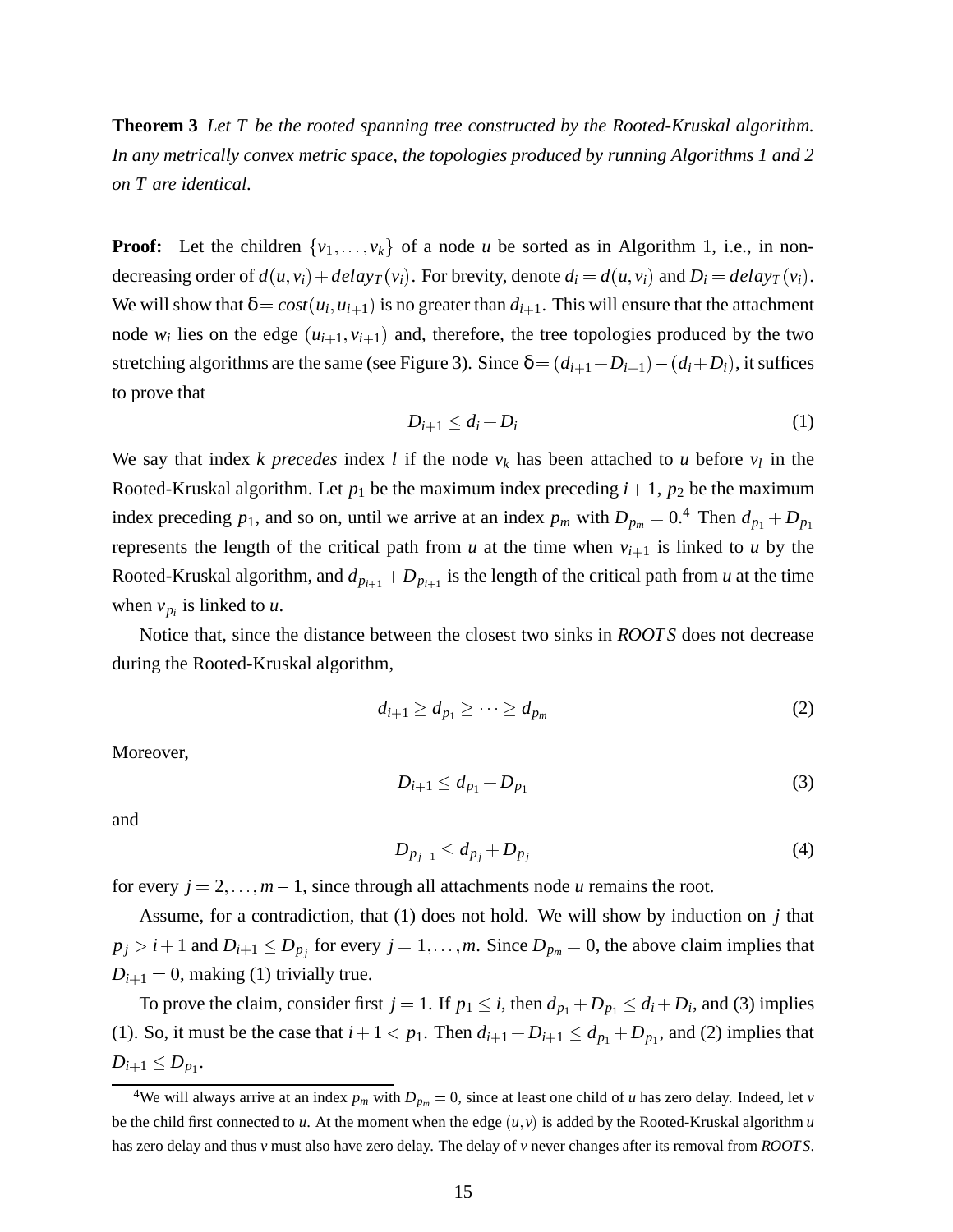Assume now that  $D_{i+1} \leq D_{p_{i-1}}$  for some  $j \geq 2$ . If  $p_j \leq i$ , using (4) we get

$$
D_{i+1}\leq D_{p_{j-1}}\leq d_{p_j}\!+\!D_{p_j}\leq d_i\!+\!D_i
$$

So, it must be the case that  $i + 1 < p_j$ . Then  $d_{i+1} + D_{i+1} \leq d_{p_j} + D_{p_j}$  and, since  $d_{i+1} \geq d_{p_j}$  by (2), this implies that  $D_{i+1} \leq D_{p_i}$ . . The contract of the contract of the contract of  $\Box$  . In the contract of the contract of the contract of the contract of the contract of the contract of the contract of the contract of the contract of the contract of t

**Corollary 1** *Combination of the Rooted-Kruskal algorithm with the stretching algorithm for arbitrary metric spaces (Algorithm 1) and with the DME algorithm gives a 3-approximation for the rectilinear ZST problem.*

### **6 Approximate bounded-skew trees**

In this section we give two approximation algorithms for the BST problem, both built around a black-box ZST approximation algorithm. In both cases we construct a ZST for an appropriately chosen subset of the sinks, then extend this ZST to a *b*-bounded-skew tree for all sinks. In the first algorithm (Algorithm 4) the extension is done by adding subtrees of an MST on the sinks; in the second (Algorithm 5) subtrees are extracted from an approximate Steiner tree.

#### **6.1 The MST based algorithm**

The first algorithm (Algorithm 4) uses a simple iterative construction to cover the sinks by disjoint *b*-skew subtrees of an MST  $T_0$  of *S*. The algorithm then outputs the union of these subtrees with a ZST  $T_1$  on their roots. Clearly the resulting tree  $T'$  is a *b*-bounded-skew tree for *S*. Moreover,  $cost(T') \leq cost(T_1) + length(T_0)$ , since the subtrees are disjoint pieces of  $T_0$ . Hence, if the ZST algorithm used in Step 3 has an approximation factor of  $r_{ZST}$ , by Lemma 2 we get that

$$
cost(T') \leq r_{ZST}ZST^*(W) + length(T_0)
$$
  

$$
\leq r_{ZST}(BST^*(S) + b \cdot (|W|-1)) + length(T_0)
$$

For each node  $u \neq r$  added to *W* in Step 2 of Algorithm 4, the path from the parent of *u* to the sink *v* is deleted from the tree. Since *v* is a furthest sink, the length of this path is equal to  $delay_T$  (*parent*(*u*)). By the choice of *u*,  $delay_T$  (*parent*(*u*)) > *b*. Thus, *b* · (|*W*| - 1)  $\leq$ *length* $(T_0)$ , and so

$$
cost(T') \leq r_{ZST} BST^*(S) + (r_{ZST} + 1) length(T_0)
$$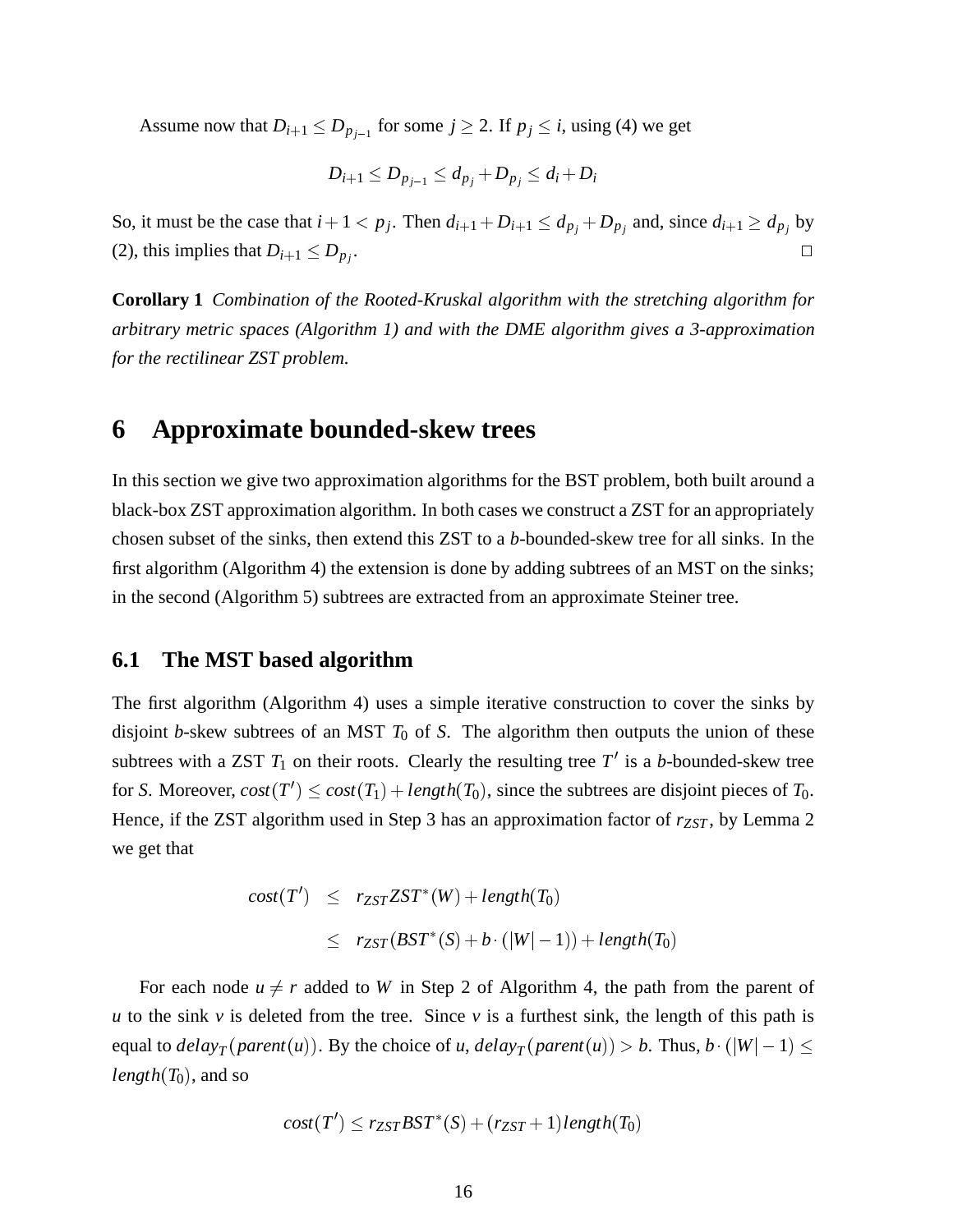**Input:** Finite set  $S \subseteq M$ , bound  $b > 0$ **Output:** *b*-bounded-skew tree for *S*

- **1.** Find an MST  $T_0$  on  $S$ , with respect to the metric  $d$ , and choose an arbitrary sink  $r$ as root.
- **2.** Find a set *W* of sinks and a collection of subtrees of  $T_0$ ,  $(B_u)_{u \in W}$ , as follows:

 $W \leftarrow \emptyset$ ;  $T \leftarrow T_0$ 

While  $T \neq \emptyset$  do:

Find a sink *v* of *T* which is furthest from the root

Find the highest ancestor, say *u*, of *v* that still has  $delay_T(u) \leq b$ 

 $W \leftarrow W + u$ ;  $B_u \leftarrow T_u$ ;  $T \leftarrow T - (u, parent(u)) - B_u$ 

**3.** Find an approximate zero-skew tree, *T*1, for *W*

**4.** Output the tree  $T' = T_1 \cup (\bigcup_{u \in W} B_u)$  rooted at the root of  $T_1$ 

Algorithm 4: The MST based bounded-skew tree algorithm.

Let  $r_{MST}$  be the *Steiner ratio* for the metric space  $(M, d)$ , i.e., the supremum, over all sets of points *S* in  $(M, d)$ , of the ratio between the length of an MST and the length of a minimum Steiner tree for *S*. Since the length of the minimum Steiner tree for *S* is a lower bound on *BST*<sup>\*</sup>(*S*), we get that *length*(*T*<sub>0</sub>)  $\leq$  *r<sub>MST</sub>BST*<sup>\*</sup>(*S*). Hence, we have the following:

**Theorem 4** *Algorithm 4 has an approximation factor of*  $r_{ZST} + r_{MST} + r_{ZST}r_{MST}$ *.* 

Since the Steiner ratio is at most 2 for any metric space [18], and 3/2 for the rectilinear plane [13], by using the results in Theorems 1 and 2 we get:

**Corollary 2** *The approximation factor of Algorithm 4 is 14 in arbitrary metric spaces, 11 in arbitrary metrically convex metric spaces, and 9 in the rectilinear plane.*

Notice that the running time of Algorithm 4 is still *O*(*n*log*n*) for the rectilinear plane and  $O(n^2)$  for arbitrary metric spaces: The MST in Step 1 can be computed within these time bounds using Hwang's [14] rectilinear MST algorithm and Kruskal's algorithm respectively, while Step 2 can be implemented in linear time.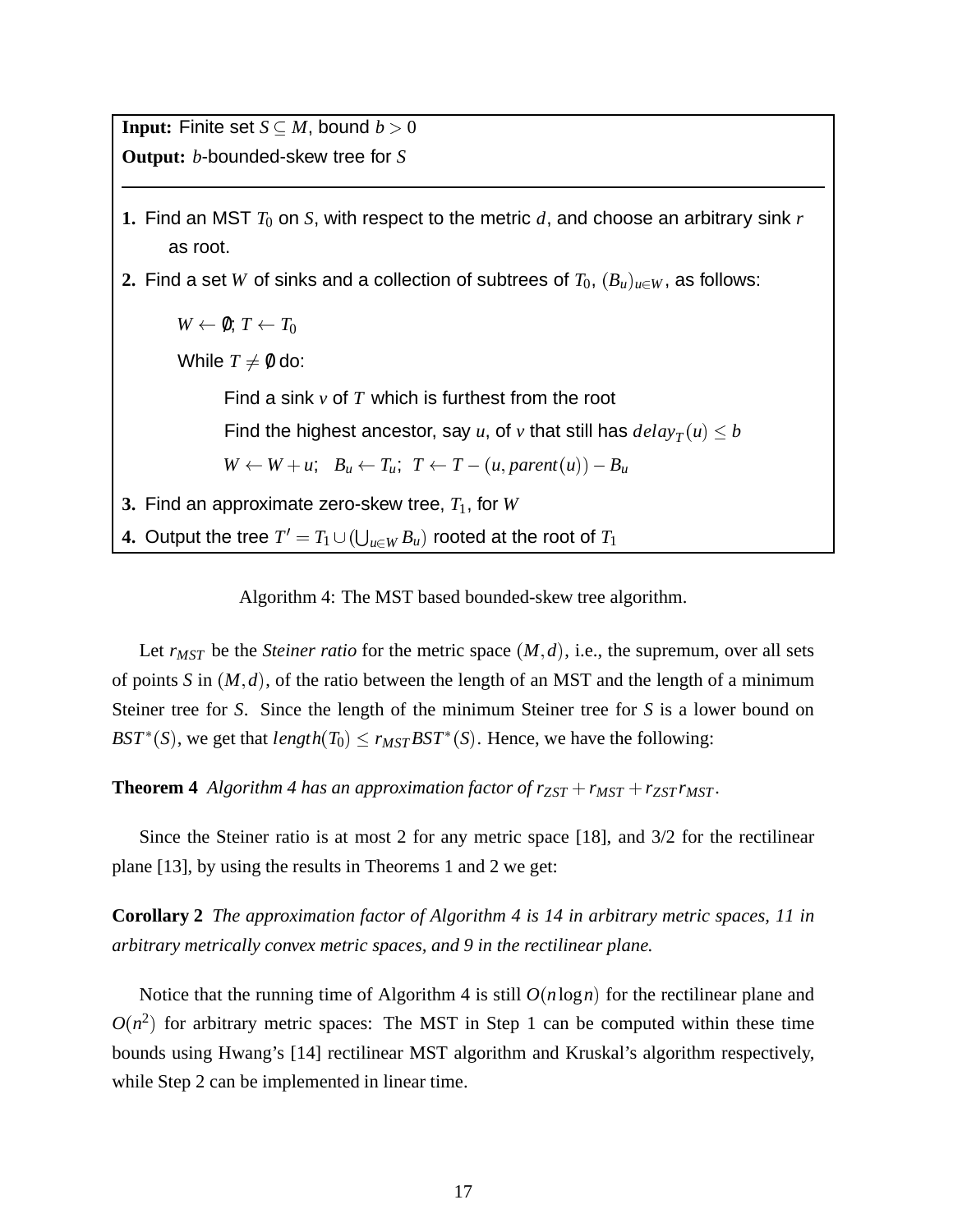**Input:** Finite set  $S \subseteq M$ , bound  $b > 0$ **Output:** *b*-bounded-skew tree for *S* **1.** Find an approximate Steiner tree  $T_0$  on  $S$ , with respect to the metric  $d$ **2.** Find a set *W* of sinks and a collection of subtrees of  $T_0$ ,  $(B_u)_{u \in W}$ , as follows:  $W \leftarrow \emptyset$ ;  $T \leftarrow T_0$ While  $T \neq 0$  do: Pick an arbitrary sink  $u$  in  $T$ , and let  $B_u$  be the subtree of  $T$  induced by vertices within tree distance of at most *b* from *u*  $W \leftarrow W \cup \{u\}; T \leftarrow T \setminus B_u$ **3.** Find an approximate zero-skew tree, *T*1, for *W* **4.** Output the tree  $T' = T_1 \cup (\bigcup_{u \in W} B_u)$ 

Algorithm 5: The approximate Steiner tree based bounded-skew tree algorithm.

#### **6.2 The approximate Steiner tree based algorithm**

The second BST algorithm combines a ZST for a subset *W* of the sinks with *b*-skew subtrees of an approximate Steiner tree  $T_0$  (Algorithm 5).

**Theorem 5** *The BST problem can be approximated within a factor of*  $r_{ZST} + r_{SMT} +$ 2 *rZST rSMT , given rZST , respectively rSMT , approximation algorithms for the ZST and minimum Steiner tree problems.*

**Proof:** By construction, the distance in  $T_0$  between any two sinks in *W* is at least *b*. Consider the set of open balls of radius  $b/2$  centered at the sinks in *W*, with the balls considered in the metric space induced by  $T_0$ . Since any two such balls are disjoint, and each of them must cover at least  $b/2$  worth of edges of  $T_0$ , we get that

$$
b|W| \le 2\ length(T_0) \tag{5}
$$

To estimate the cost of the BST produced by the algorithm, notice that  $\bigcup_{u \in W} B_u$  has total cost of at most *length* $(T_0)$ . By Lemma 2 and (5), we get:

$$
cost(T') \leq r_{ZST}ZST^*(W) + length(T_0)
$$
  

$$
\leq r_{ZST}(BST^*(S) + b \cdot (|W|-1)) + length(T_0)
$$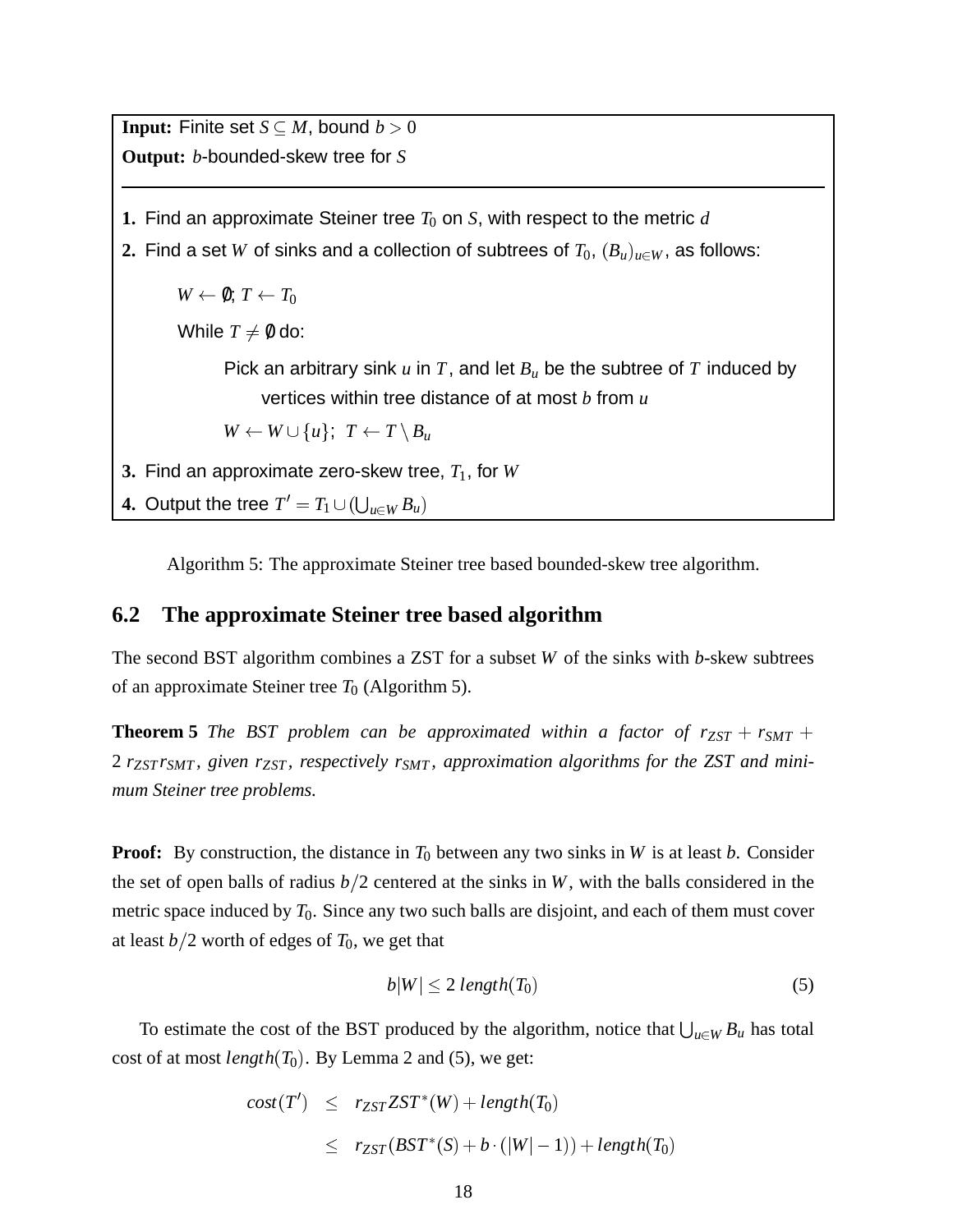$$
\leq \quad r_{ZST}(BST^*(S) + 2\ length(T_0)) + length(T_0)
$$

and the theorem follows by observing that  $length(T_0) \leq r_{SMT}BST^*(S)$  since, as noted above, the length of the minimum Steiner tree for *S* is a lower bound on  $BST^*(S)$ .

With the currently known approximation factors for Steiner trees and zero-skew trees, Theorem 4 gives better BST approximations than Theorem 5 for the rectilinear plane, as well as arbitrary (metrically-convex) metric spaces. However, Theorem 5 may improve upon Theorem 4 for metric spaces with good Steiner tree approximation ( $r_{SMT}$  close to 1) and large Steiner ratio ( $r_{MST}$  close to 2), e.g., for high-dimensional  $L_p$  spaces.

#### **7 Conclusions and open problems**

We have given approximation algorithms for the ZST and BST problems with improved approximation factors for general and metrically convex metric spaces, as well as the rectilinear plane. Our algorithms have a practical running time:  $O(n \log n)$  in the rectilinear plane, and  $O(n^2)$  in general metric spaces. Preliminary experiments also show that, when combined with the linear time DME algorithm of [5, 6, 10], our rectilinear ZST algorithm gives results competitive to those obtained by the Greedy DME heuristic of Edahiro [11], which is regarded in the VLSI CAD community as the best ZST heuristic to date (see [17]).

An interesting open question is to determine the limitations of the spanning-tree based ZST construction introduced in this paper. One can define the *zero-skew Steiner ratio* of a metric space as the supremum, over all sets of sinks, of the ratio between the minimum zero-skew cost (i.e., *length* <sup>+</sup> *delay*) of a spanning tree and the minimum ZST cost. The results in Section 4 imply that the zero-skew Steiner ratio is at most 4 in arbitrary metric spaces, and at most 3 in metrically convex metric spaces. On the other hand, we have constructed instances showing that the zero-skew Steiner ratio can be as large as 3 for arbitrary metric spaces; we conjecture that the ratio is never larger than 3. Determining the complexity of the zero-skew spanning tree problem is another interesting open question.

In the *planar* versions of the rectilinear ZST and BST problems, one seeks zero, respectively bounded-skew trees in the rectilinear plane with no self-intersecting edges. Charikar et al. [8] have given the first constant approximation factors for these versions; it would be interesting to find algorithms with improved approximation factors.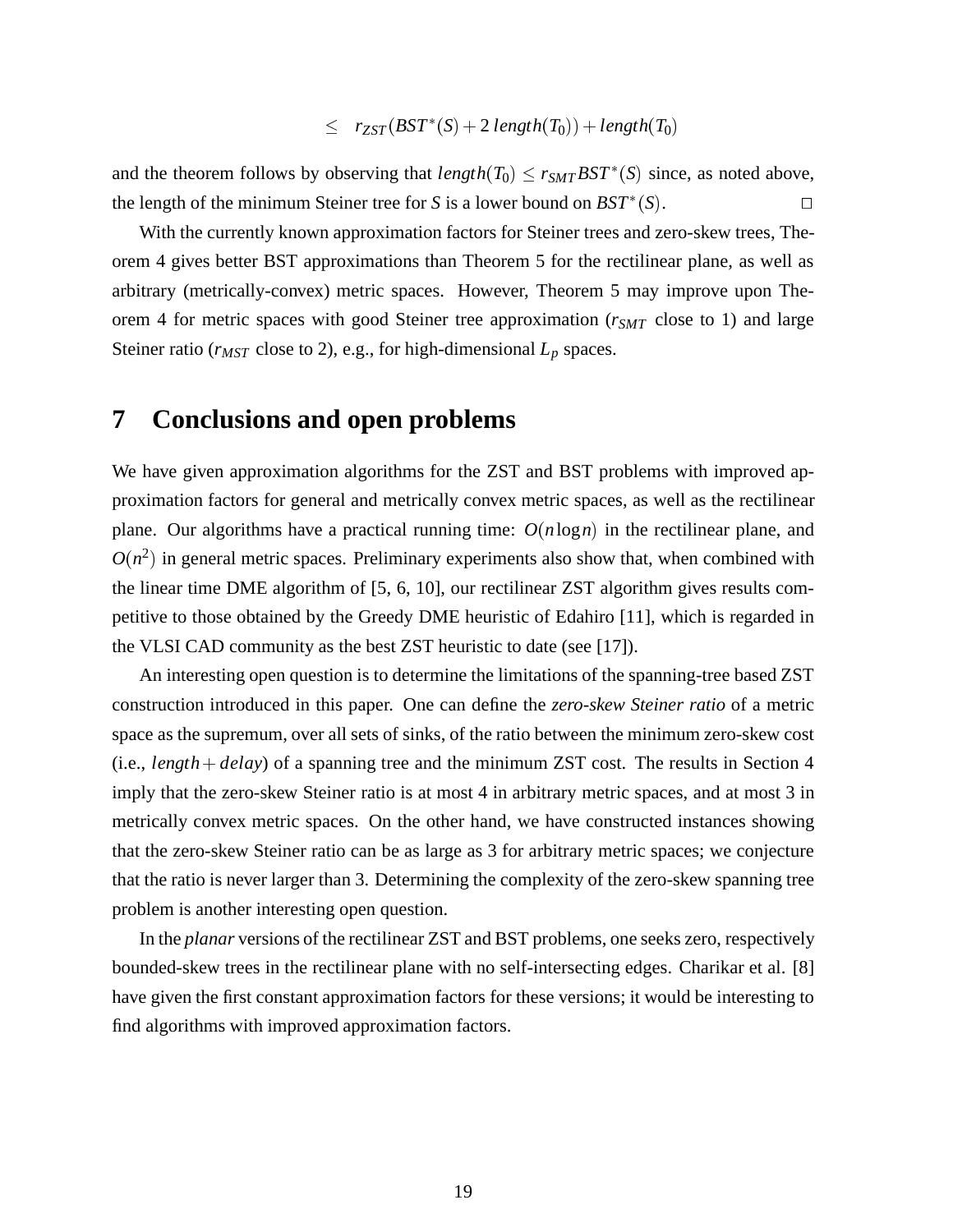### **References**

- [1] ARORA S. Polynomial time approximation schemes for Euclidean TSP and other geometric problems. *J. ACM* 45 (1998), pp. 753–782.
- [2] BAKOGLU, H. *Circuits, Interconnections, and Packaging for VLSI*. Addison-Wesley, Reading, Massachusetts, 1990.
- [3] BAKOGLU, H., WALKER, J., AND MEINDL, J. A symmetric clock-distribution tree and optimized highspeed interconnections for reduced clock-skew in ULSI and WSI circuits. In *Proc. IEEE International Conf. on Computer Design* (1986), pp. 118–122.
- [4] BESPAMYATNIKH, S. An optimal algorithm for closest-pair maintenance. *Discrete Comput. Geom. 19* (1998), 175–195.
- [5] BOESE, K., AND KAHNG, A. Zero-skew clock routing trees with minimum wirelength. In *Proc. IEEE International ASIC Conf.* (1992), pp. 17–21.
- [6] CHAO, T.-H., HSU, Y.-C., AND HO, J.-M. Zero skew clock net routing. In *Proc. ACM/IEEE Design Automation Conf.* (1992), pp. 518–523.
- [7] CHAO, T.-H., HSU, Y.-C., HO, J.-M., BOESE, K., AND KAHNG, A. Zero skew clock routing with minimum wirelength. *IEEE Transactions on Circuits and Systems — II: Analog and Digital Signal Processing 39* (1992), 799–814.
- [8] CHARIKAR, M., KLEINBERG, J., KUMAR, R., RAJAGOPALAN, S., SAHAI, A., AND TOMKINS, A. Minimizing wirelength in zero and bounded skew clock trees. In *Proc. 10th ACM-SIAM Symposium on Discrete Algorithms* (1999), pp. 177–184.
- [9] CONG, J., KAHNG, A., KOH, C., AND TSAO, C.-W. Bounded-skew clock and Steiner routing. *ACM Transactions on Design Automation of Electronic Systems 3* (1998), 341–388.
- [10] EDAHIRO, M. Minimum skew and minimum path length routing in VLSI layout design. *NEC Research and Development 32* (1991), 569–575.
- [11] EDAHIRO, M. A clustering-based optimization algorithm in zero-skew routings. In *Proc. 30th ACM/IEEE Design Automation Conference* (1993), pp. 612–616.
- [12] EPPSTEIN, D. Fast hierarchical clustering and other applications of dynamic closest pairs. *J. Experimental Algorithmics 5* (2000), 1–23.
- [13] HWANG, F. K. On Steiner minimal trees with rectilinear distance. *SIAM J. Applied Math. 30* (1976), 104–114.
- [14] HWANG, F. K. An *O*(*n*log*n*) algorithm for rectilinear minimal spanning trees. *Journal of the ACM 26* (1979), 177–182.
- [15] JACKSON, M., SRINIVASAN, A., AND KUH, E. Clock routing for high-performance ICs. In *Proc. ACM/IEEE Design Automation Conference* (1990), pp. 574–579.
- [16] KAHNG, A. B., CONG, J., AND ROBINS, G. High-performance clock routing based on recursive geometric matching. In *Proc. ACM/IEEE Design Automation Conference* (1990), pp. 574–579.